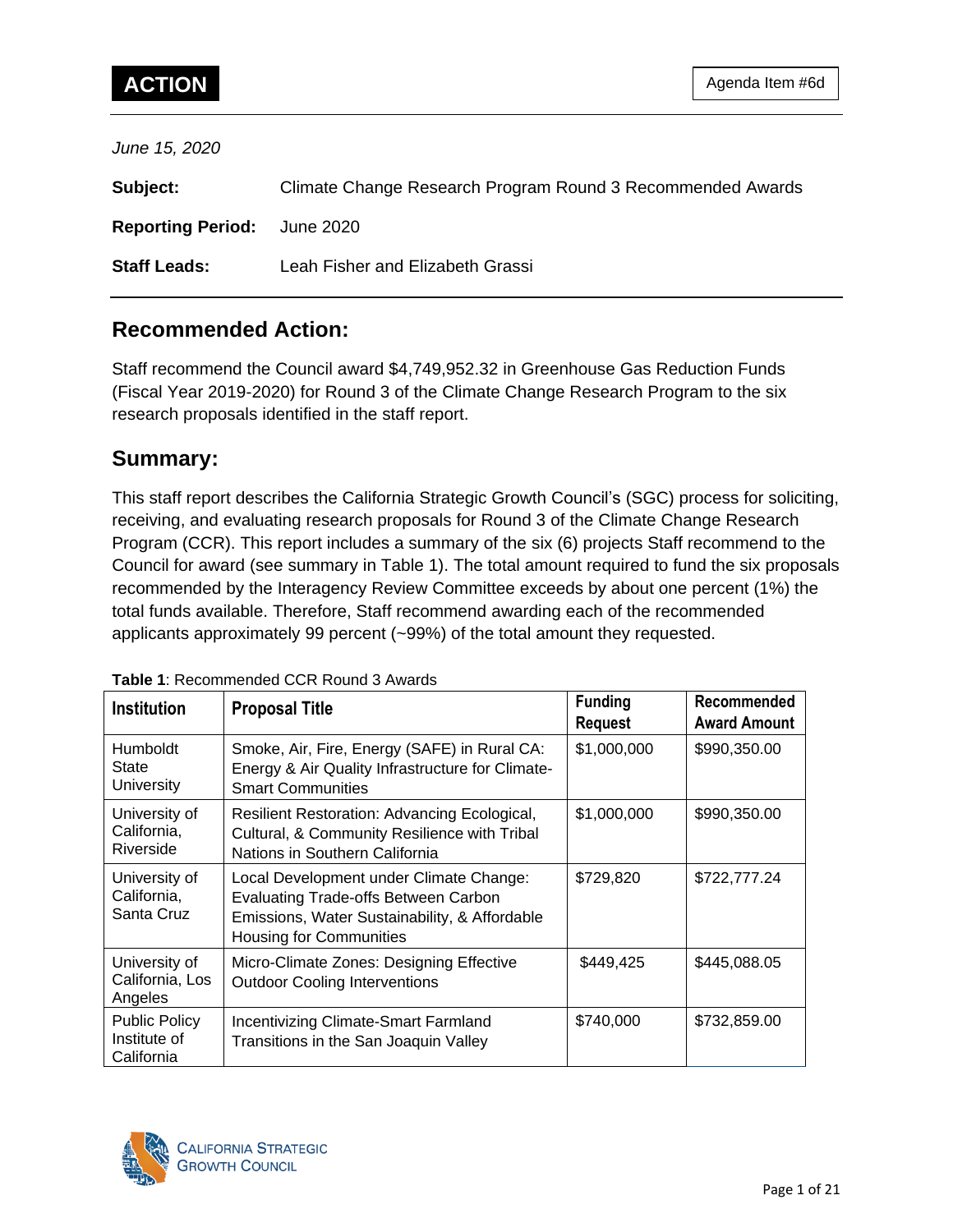| <b>Institution</b>                                                 | <b>Proposal Title</b>                                                                                                                                 | <b>Funding</b><br><b>Request</b> | Recommended<br><b>Award Amount</b> |
|--------------------------------------------------------------------|-------------------------------------------------------------------------------------------------------------------------------------------------------|----------------------------------|------------------------------------|
| Physicians,<br>Scientists, &<br>Engineers for<br>Healthy<br>Energy | Toward resilient California communities:<br>A statewide and case-based assessment of<br>solar + storage potential at schools and<br>community centers | \$876,991                        | \$868,528.04                       |

**TOTAL Recommended Awards \$4,749,952.32**

The six recommended projects propose innovative and partnership-based research approaches to solving policy-relevant research questions. The recommended projects address a broad range of climate issues in partnership with communities and stakeholders in diverse locations across California.

The Round 3 recommendations also bring new research institutions into the SGC research program. Four of the recommended awards are at institutions that have not previously received SGC research funding. These awards also advance SGC's vision for engaged research. Two of the recommended projects fully fund Co-Principal Investigators or Research Leads from outside of the science community – California Native American Tribes (Humboldt State University) and non-profit community organizations (Physicians, Scientists, & Engineers for Healthy Energy). In addition, female researchers lead five of the six projects. One project addresses a shared priority identified as a result of collaboration by 18 Tribes, while stakeholder feedback received during outreach for a Round 1 CCR grant drives the research concept of another project.

Together, these projects reflect our commitment to supporting partnership-based research approaches.

# **Background:**

The Budget Act of 2017 (AB 109. Ting) established the Climate Change Research Program at SGC. To date, the Legislature has appropriated \$34 million of Greenhouse Gas Reduction Fund revenues to support three rounds of CCR research grants. The CCR Program supports "research on reducing carbon emissions, including clean energy, adaptation, and resiliency, with an emphasis on California." <sup>1</sup> Per statute, the program's [Research Investment Plan,](http://sgc.ca.gov/programs/climate-research/docs/20181003-Approved-Research_Investment_Plan.pdf) adopted by the Council in September 2018, guides the development and implementation of grant cycles as funding becomes available, and provides the foundation for all of the Council's research investments. The plan is on a three-year cycle, with the next update scheduled for 2021.

The CCR Program supports research that advances tangible climate outcomes and that leverages the State's diverse research investments to address policy needs, filling critical research gaps in order to address the State's climate goals. The results of CCR projects will fill knowledge gaps and advance implementation of the State's climate change policies, while also benefiting under-served communities in California. The CCR Program emphasizes meaningful

<sup>&</sup>lt;sup>1</sup> Assembly Bill 109

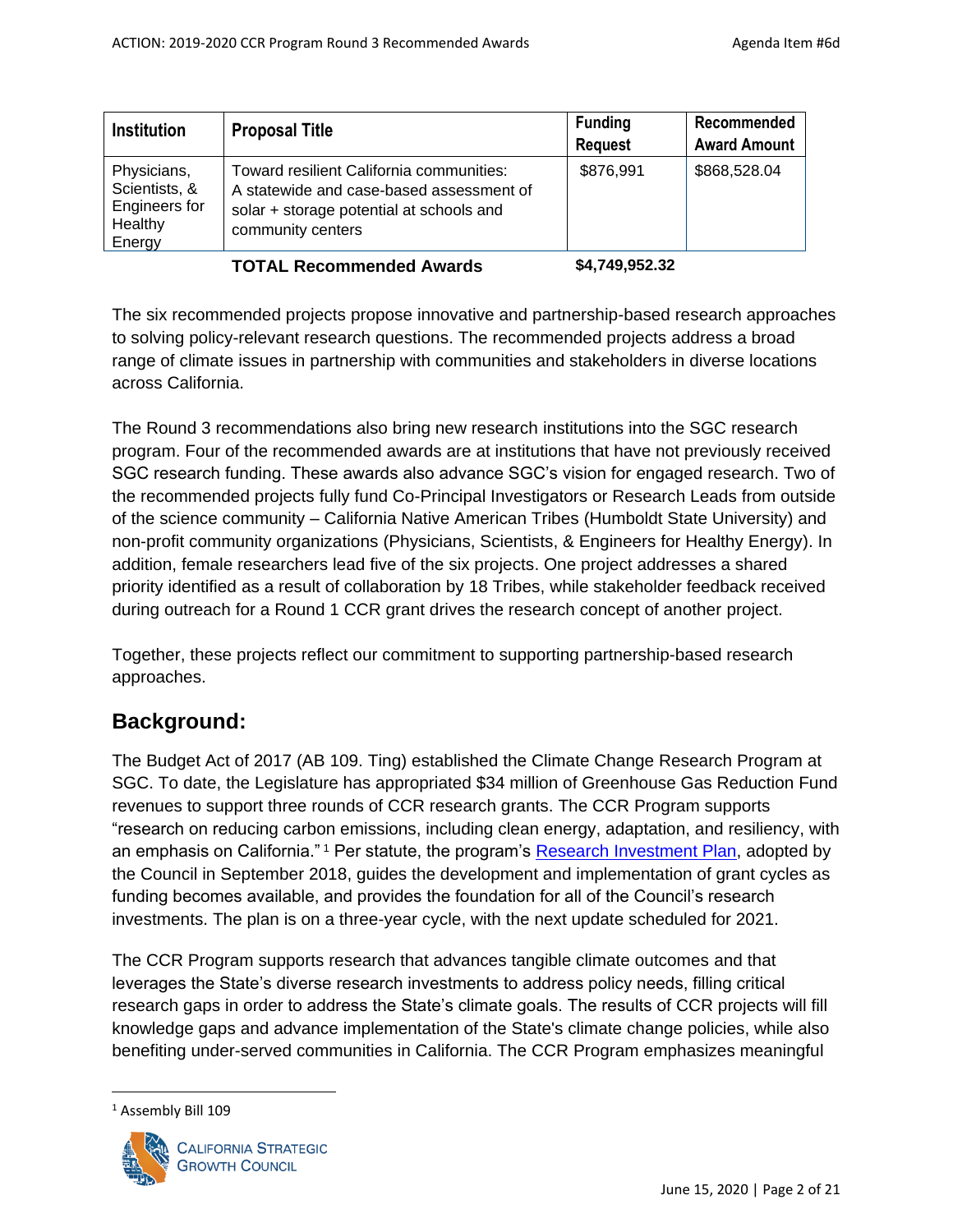engagement, integrating stakeholders – local and regional governments, community-based organizations, and others – into the research process.

#### **Round 3**

The Budget Act of 2019 (AB 74, Ting) appropriated \$5 million to SGC to support the third round of the CCR Program. Of this, \$4.75 million is available for awards. After organizing a series of engagement events around the state, conducting conversations with research and program staff in other agencies, and convening the program Steering Committee on two occasions, CCR Staff recommended changes to the Round 3 grant solicitation, which the Council approved in August 2019.

These changes included:

- 1. **Focusing Round 3 grants on three of the five Research Priority Areas listed in the Research Investment Plan**, due to stakeholder feedback, limited funding compared to past rounds, and to avoid redundancy with other State research programs. The Research Priority Areas are:
	- a. Supporting & protecting vulnerable communities from impacts of climate change.
	- b. Accelerating and supporting transitions to climate-smart communities.
	- c. Integrating land use, conservation, & management into California climate change programs.
- 2. **Adding guidance to researchers to apply two cross-cutting thematic lenses to proposed research**:
	- a. Research integrating climate vulnerability/adaptation and climate-smart communities.
	- b. Research integrating social dimensions of change into proposed research.
- 3. **Adding meaningful engagement as a fifth threshold requirement**, specifying that at least one non-academic partner be funded in the project budget, and that engagement is iterative and includes an outreach and communications strategy.
- 4. **Including additional principles and metrics that researchers and their partners can use to demonstrate value and co-benefits of their work**.

SGC released the grant solicitation for Round 3 on November 15, 2019 and accepted proposals until February 12, 2020. In addition to the changes outlined above, proposals must address the CCR Program's seven goals outlined in the Research Investment Plan:

- 1. Clear and demonstrated connection to the State's climate change goals.
- 2. Supports low-income and disadvantaged communities; advances equitable outcomes.
- 3. Augments, build connections, and fill gaps across current research programs.
- 4. Produces outcome-based research linked to practical climate action.
- 5. Engages with the research community, community-based organizations and other stakeholders at every phase of the research.
- 6. Advances and develops common climate change research platforms.
- 7. Leverages and complements existing research funding and policy innovations.

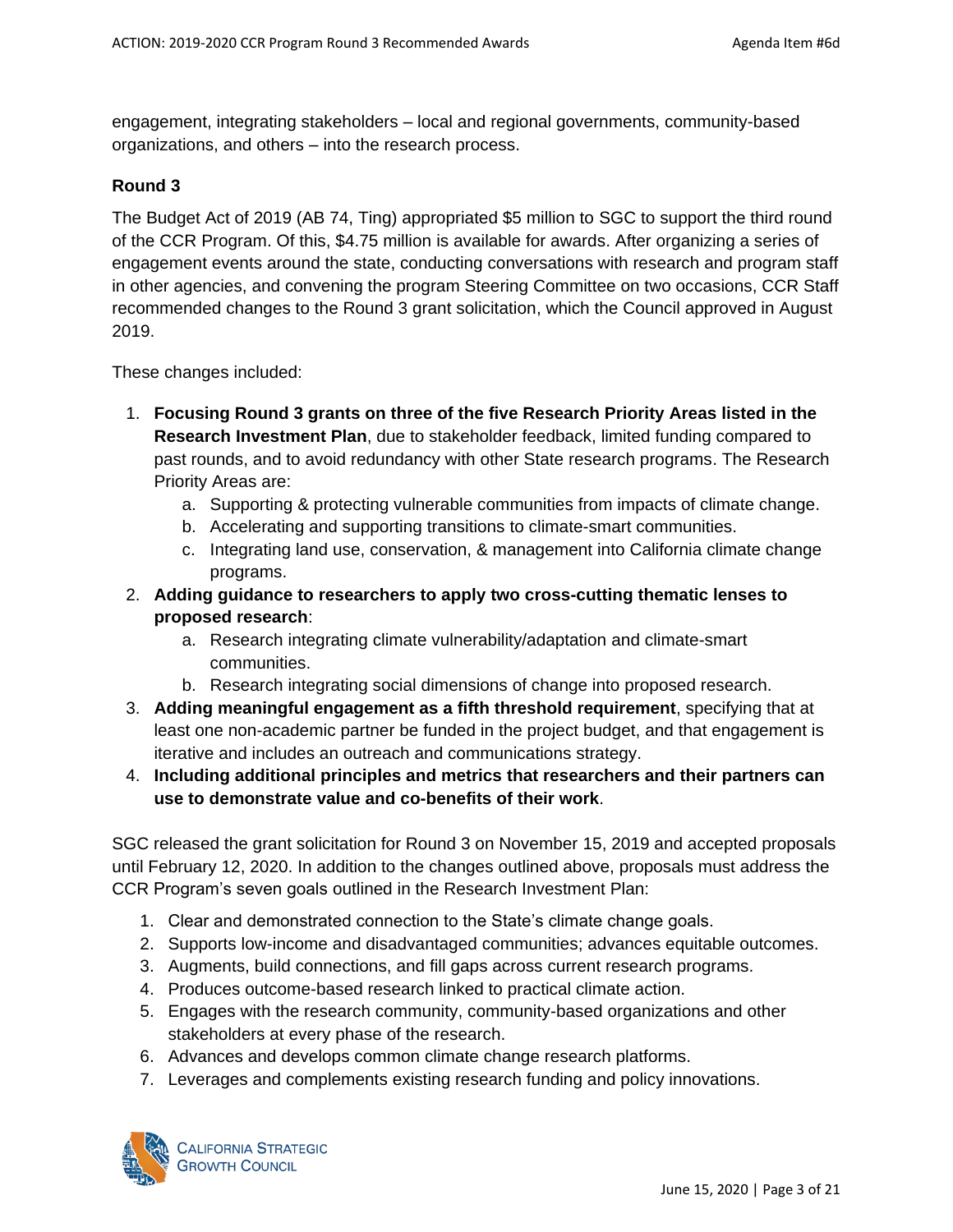Initial threshold review eliminated five (5) of 37 proposals for not meeting requirements. A Technical Advisory Committee evaluated the 32 proposals that passed threshold review and developed consensus recommendations on which proposals the Interagency Committee should consider for funding. The Interagency Committee made the final recommendations presented in this report based on a programmatic and policy-level review that considered the technical merits, how well the proposals connected to the State's climate goals, and how they would advance the goals of SGC's member agencies and SGC itself. [Attachment 2](#page-14-0) provides additional detail on the review process

# **Recommended Awards:**

Based on the two-phase review process, Staff recommend the Council approve near-complete funding (~99 percent) to the six (6) research grant proposals listed below.

The six proposals recommended for funding will produce valuable research findings and outcomes in partnership with end-users, community groups, and other stakeholders at the completion of the grant, with implications beyond the funded term. All recommended awards scored high during technical review, indicating strong research merit as well as robust meaningful engagement throughout the proposed research. The Interagency Committee selected these six proposals as a holistic suite of projects that complement SGC's ongoing investments in research and communities, as well as other State-funded research, while also advancing innovative research approaches that will facilitate the State meeting its climate goals.

Please refer to **[Attachment 1](#page-8-0)** for overviews of each proposal recommended for funding. The key strengths of each proposal are briefly outlined below:

### **1. Smoke, Air, Fire, Energy (SAFE) in Rural CA: Energy & Air Quality Infrastructure for Climate-Smart Communities**

*Lead: Humboldt State University Partners:* 

- *Blue Lake Rancheria*
- *Karuk Tribe*

*Recommended Award Amount: \$990,350.00*

The researchers will conduct research in the North State, a region SGC has not previously funded for research. The project focuses on rural resilience, specifically in Tribal communities, but with results replicable in other rural communities. Importantly, the project takes an innovative approach by including Blue Lake Rancheria and the Karuk Tribe as fully funded research leads/co-Principal Investigators, modeling an example of co-production of research that goes beyond being led solely by a PhD researcher. Overall, the project seeks to identify sustainable pathways for climate-smart rural California communities, by developing air quality and energy infrastructure with community members to ensure uptake and applicability.

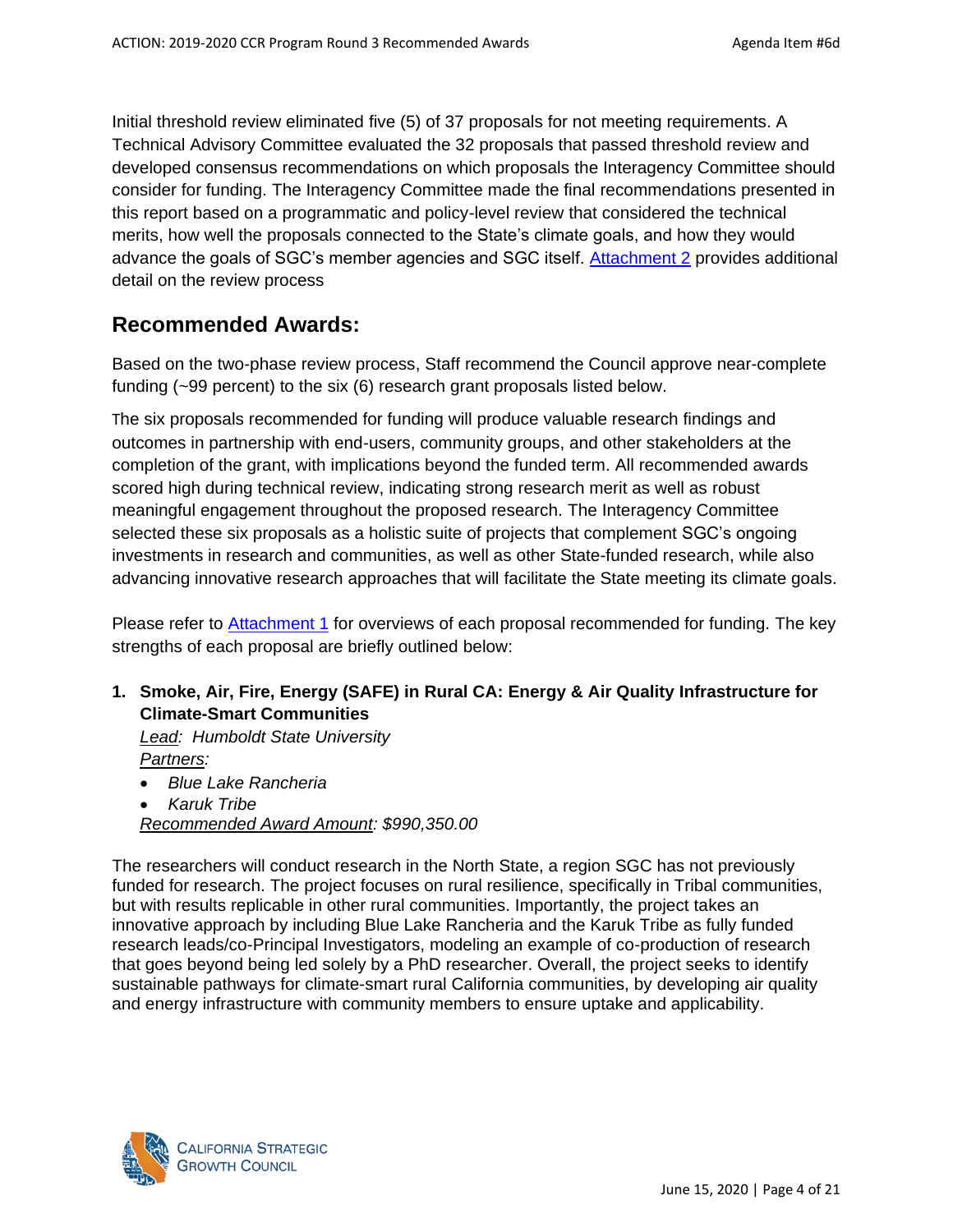### **2. Resilient Restoration: Advancing Ecological, Cultural, and Community Resilience with Tribal Nations in Southern California**,

*Lead: University of California, Riverside Partners:* 

- *Climate Science Alliance*
- *Tribal Working Group (collaboration of 18 Southern California tribes)*
- *Intertribal Agriculture Council*
- *San Diego State University*

*Recommended Award Amount: \$990,350.00*

This research project promotes tribal resilience, and the scope of the project reflects a priority shared by 18 Southern California Native American Tribes that work together through this grant, and with researchers, to protect and conserve culturally significant species. The research will advance understanding of the impacts of climate change on a suite of native plant species that serve as the foundation of southern California's biodiversity and are critical to Tribal culture, health, and well-being. The Interagency Committee identified funding for biodiversity research as a current gap. The Committee also selected this project because it implements a scalable vision for the future of the project, incorporating planning for Tribal-led pilot projects as well as capacity building and support to Tribes to identify and access future funding.

#### **3. Local Development under Climate Change: Evaluating Trade-offs Between Carbon Emissions, Water Sustainability, & Affordable Housing for Communities** *Lead: University of California, Santa Cruz*

*Partners:* 

- *U.S. Geological Survey (USGS)*
- *The City of San Luis Obispo*
- *The Central Coast Climate Collaborative*
- *City of Watsonville Community Development Department*
- *County of Santa Barbara Planning and Development*
- *Salinas Valley Basin, Groundwater Sustainability Agency*

#### *Recommended Award Amount: \$722,777.24*

This research proposal responds directly to Central Coast stakeholder needs identified through engagement activities conducted under a CCR Round 1 award to the same research team. The project involves collaboration by city, county, and other stakeholders in five Central Coast counties to assess trade-offs between carbon emissions from land use change, water shortage availability, affordable housing with a focus on disadvantaged communities, preservation of agricultural lands, and preservation of critical habitats and corridors for species threatened by climate change impacts. The Interagency Committee highlighted that this project is filling a gap in research to inform climate-smart land use planning that also integrates affordable housing and other concerns. The project team will build on existing relationships to obtain input to create locally tailored development models with assessments of impacts and tradeoffs.

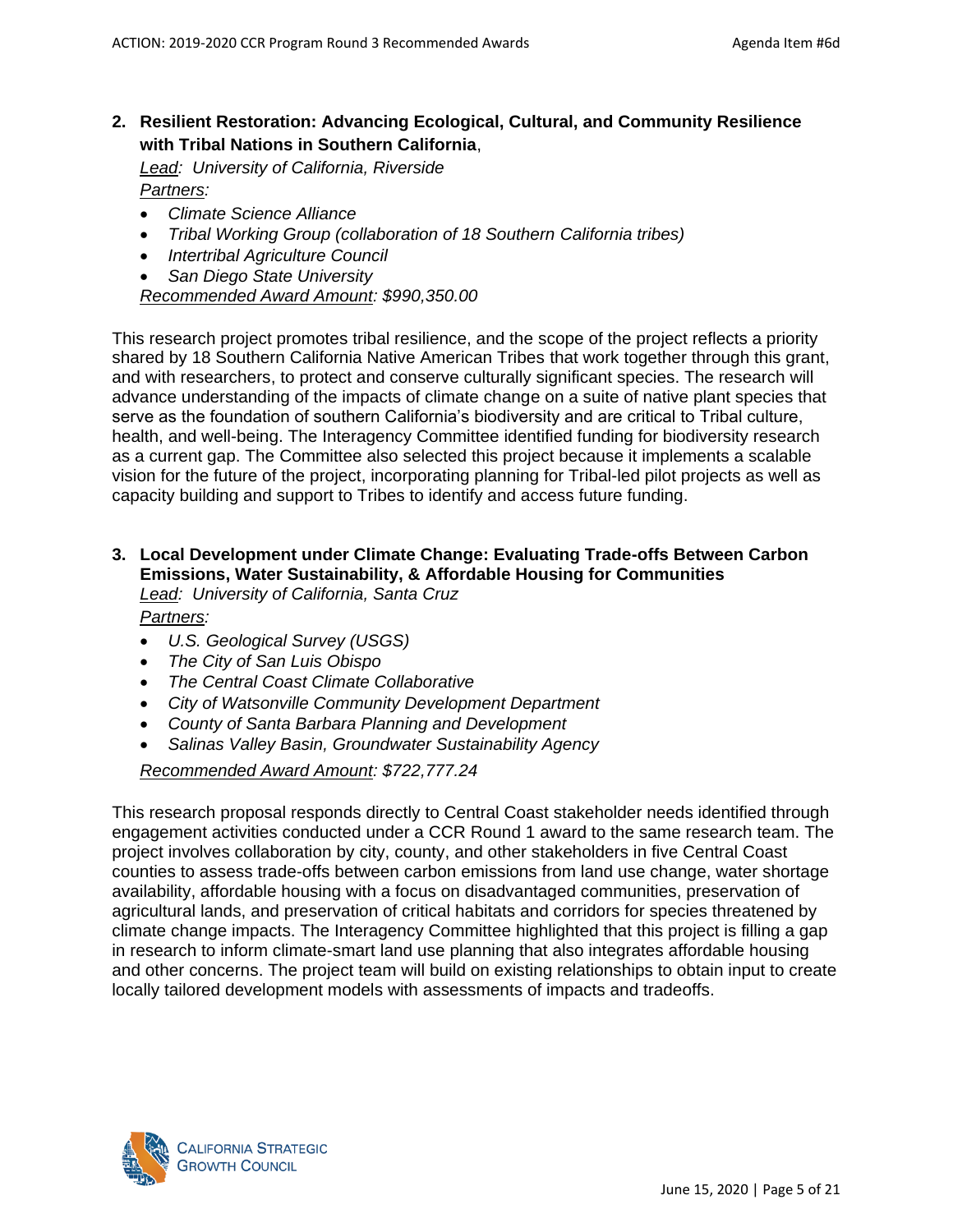- **4. Micro-Climate Zones: Designing Effective Outdoor Cooling Interventions** *Lead: University of California, Los Angeles Partners:*
	- *Kounkuey Design Initiative*
	- *Arizona State University*
	- *Pacoima Beautiful; City of Ontario; Housing Authority, Los Angeles (Watts Rising)*
	- *Southern California Association of Governments*
	- *Local Government Commission*
	- *Climate Resolve*

#### *Recommended Award Amount: \$445,088.05*

This research project will develop recommendations to design cost-effective solutions for heat mitigation at micro-scales for communities, through analysis of stakeholder-engaged data on the relationship between the built environment and temperature. The project also directly builds capacity with residents of disadvantaged communities, ultimately resulting in tangible benefits. The project's goal is to empower disadvantaged communities to implement cooling solutions for bus stops and other streetscapes to facilitate the increased use of transit and active transportation, in order to reduce greenhouse gas emissions and local pollution while creating climate-resilient neighborhoods. The Interagency Committee recommended this proposal for several reasons. The localized approach of the research within communities they are aiming to serve is a strength, as is the integration of community members into the project. Importantly, this project builds on relationships and leverages SGC's investments in three Transformative Climate Communities project areas (Pacoima, Ontario, Watts) and expands into a rural community in the Coachella Valley (Oasis).

#### **5. Incentivizing Climate-Smart Farmland Transitions in the San Joaquin Valley**

*Lead: Public Policy Institute of California Partners:* 

- *Central Valley Community Foundation*
- *Fresno State University*
- *UC Davis*

*Recommended Award Amount: \$732,859.00*

This project will support San Joaquin Valley stakeholders in developing beneficial strategies for managing significant land use transitions anticipated from implementation of the Sustainable Groundwater Management Act (SGMA). The Interagency Committee found this to be a timely proposal that will work with many stakeholders and assist local Groundwater Sustainability Agencies in their efforts to implement SGMA. The research will fill gaps in knowledge to support a coordinated approach and prevent ad hoc land fallowing, which can aggravate air pollution and health impacts for vulnerable populations and accelerate the loss of soil carbon. The project will provide information on the benefits and costs of different land management options, estimates of funding needs and potential funding sources for different land uses, and an understanding of how institutions and policies can be structured to facilitate adoption of beneficial approaches.

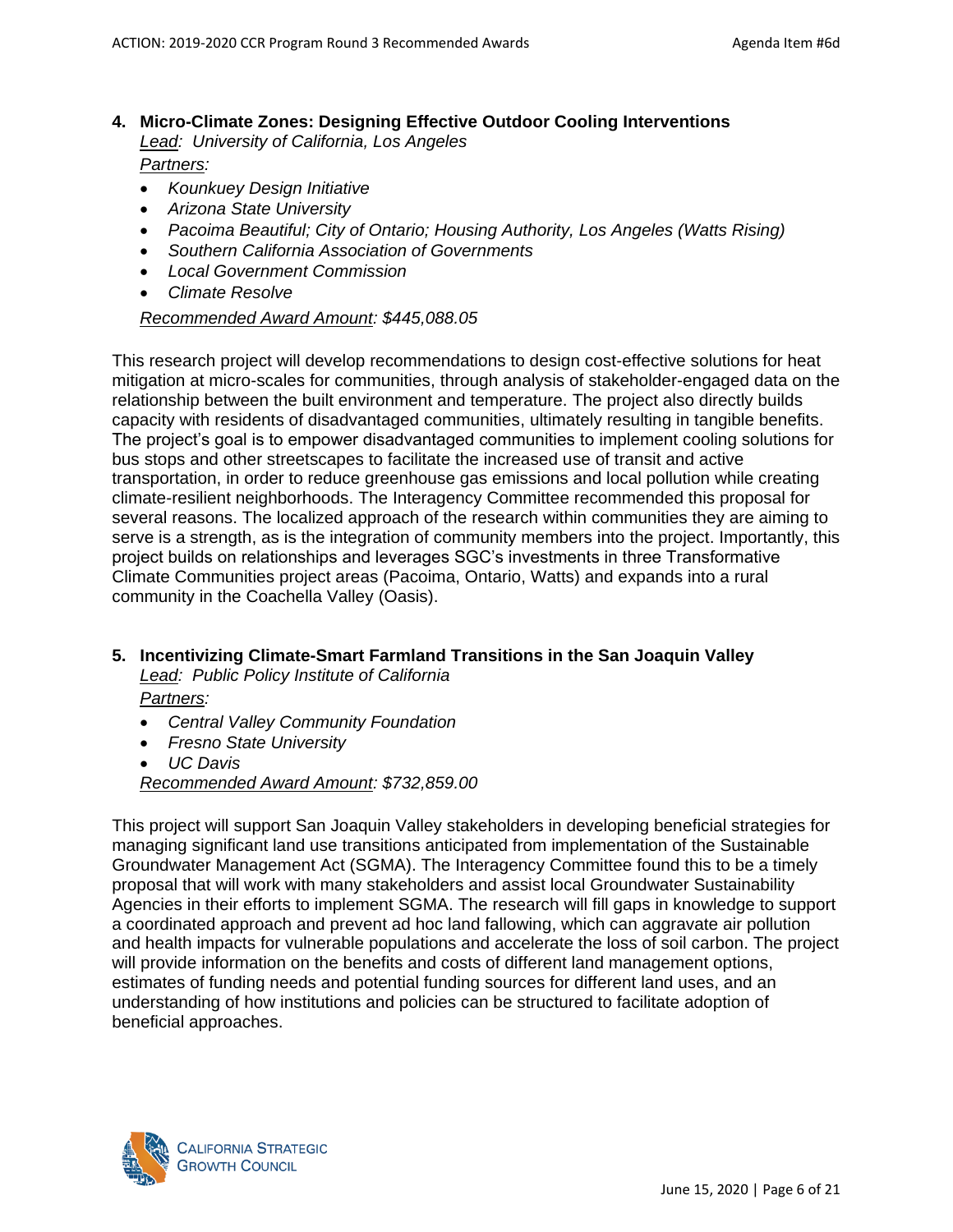- **6. Toward resilient California communities: A statewide and case-based assessment of solar + storage potential at schools and community centers** *Lead: Physicians, Scientists, and Engineers for Healthy Energy Partners:* 
	- *Asian Pacific Environmental Network*
	- *Communities for a Better Environment*
	- *Recommended Award Amount: \$868,528.04*

This project will provide a comprehensive assessment of opportunities to achieve greenhouse gas reductions and resilience benefits through deployment of solar-plus-storage at schools and community facilities across California, informed by community engagement around replicable on-the-ground strategies to site and design projects that reflect community needs. The other research leads, Asian Pacific Environmental Network (APEN) and Communities for a Better Environment (CBE), will work with under-served populations in Richmond and Wilmington to identify specific resilient school and community center sites, develop community engagement strategies, and incorporate community-specific needs and priorities into project designs. The Interagency Committee highlighted the united approach of reducing emissions and increasing resilience in underserved communities as a key factor for funding, along with fully funded community partners and a research co-production model. The Interagency Committee believes the overall approach and focus on implementation and action through this work makes it a unique fit for SGC's funding.

# **Proposals Not Recommended for Award**

The Interagency Review Committee saw merit in each of the 14 proposals that advanced through technical merit review. However, given limited funding availability, the Committee is advancing the six projects described above. The primary reasons that the Committee identified for not recommending proposals for funding primarily include:

- Other potential funding sources for certain topics and areas of research;
- Less clarity or certainty on impacts and results of proposed research, and/or less certainty on replicability outside of research location/community.
- Comparatively weaker partnerships and less-meaningful engagement with partners/stakeholders.

# **Next Steps**

Following the Council's decision, CCR Staff will notify applicants of award decisions; applicants not recommended for award will have 30 days to request a summary review of their proposal. CCR Staff will work with the principal investigators from each awarded research institution to develop grant agreements based on the actual amount awarded, which is recommended at approximately one percent (1%) less than the amount requested. Staff will work with researchers to revise their research scopes and budgets accordingly, adhering to the following guiding principles to ensure that all projects:

- 1. Remains consistent with the original proposal.
- 2. Meets the threshold requirements as described in the original submission (facilitates GHG emissions reductions, addresses benefits to disadvantaged and low-income communities, and aligns with the program goals).

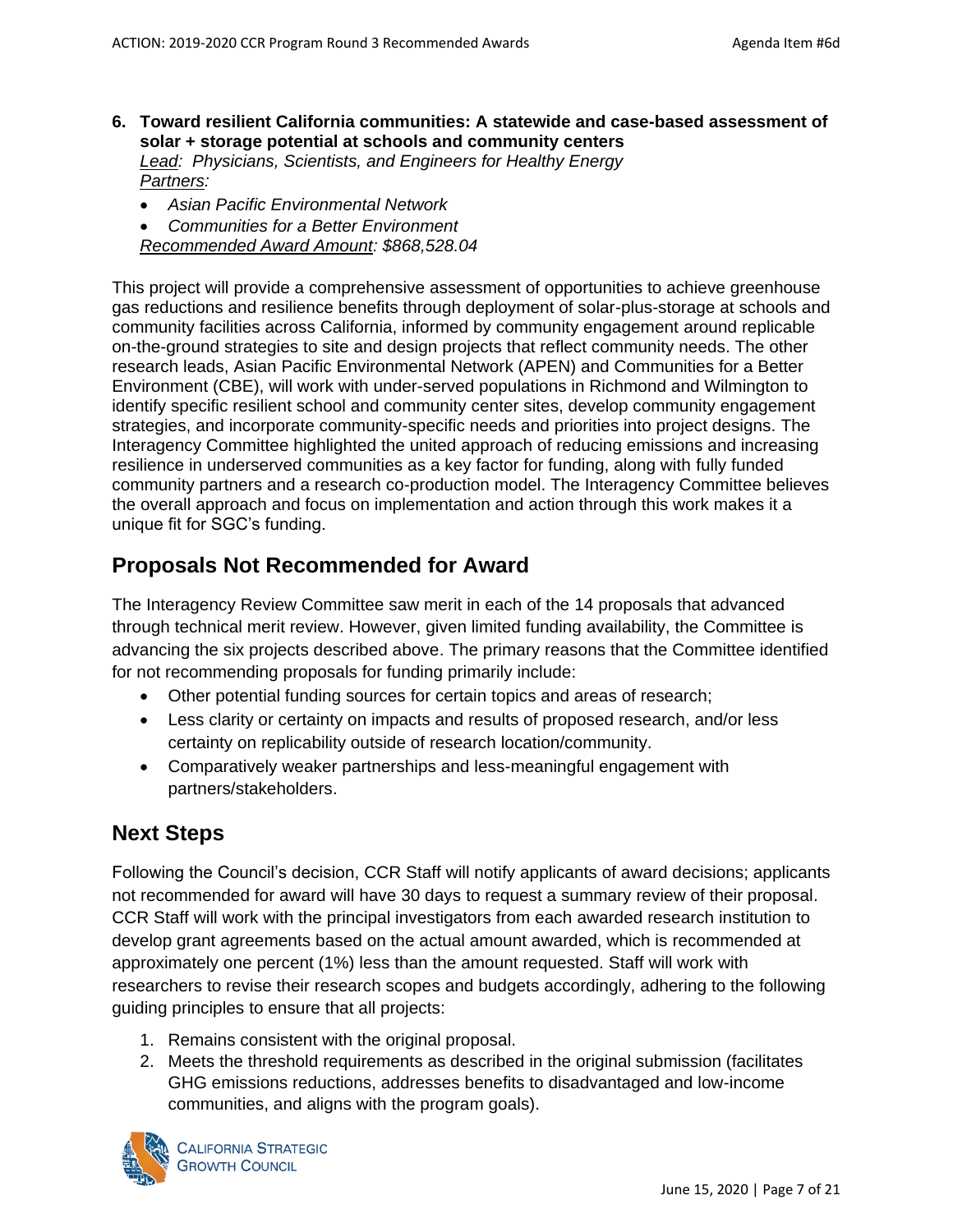- 3. Continue to address the research priority areas described in the solicitation and addresses key questions, barriers, or opportunities that contribute to advancing it.
- 4. Demonstrate that these revisions would not have affected the competitiveness of these projects in the review process.
- 5. Demonstrate a continued commitment to work with partners and stakeholders and deliver a project that features a dynamic, collaborative set of partners.
- 6. Maintain the percentage of the budget spent on tasks supporting engagement activities or funding for partners, unless lead applicants have full consent of partner organizations to adjust them. Engagement activities must remain consistent in intent and scope with the proposed budget to the fullest extent possible.

# **Council Recommendation:**

CCR Program Staff recommends the Council award \$4,749,952.32 in Greenhouse Gas Reduction Funds (Fiscal Year 2019-2020) for Round 3 of the Climate Change Research Program to the six research proposals identified in this report.

Should the Council agree with staff's recommendation, the following language is suggested:

*"I move that the Council approve Fiscal Year 2019-2020 Climate Change Research Program grants to the six research proposals recommended for award at the corresponding amounts identified by program staff in the staff report. Approval of this motion directs CCR Staff to finalize research proposal scopes pursuant to this staff report and the Research Investment Plan."*

# **Attachments:**

Attachment 1: Summaries of Round 3 Awards Attachment 2: Overview of Review Process Attachment 3: List of 37 proposals received

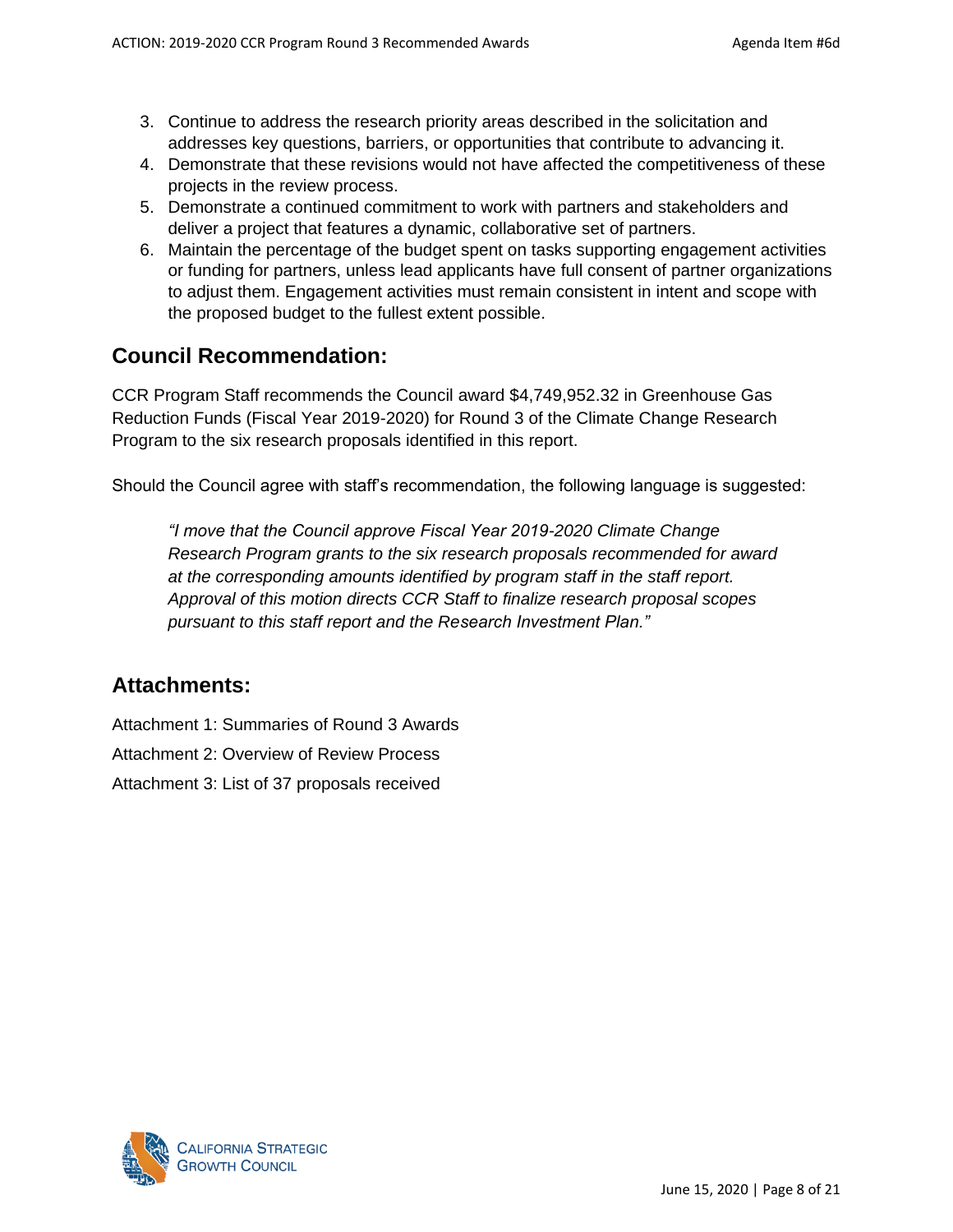# <span id="page-8-0"></span>**Attachment 1: Summaries of Round 3 Recommended Awards**

### Public Policy Institute of California

### **Incentivizing Climate-Smart Farmland Transitions in the San Joaquin Valley**

Principal Investigator: Ellen Hanak (PPIC) \$732,859.00

#### **Partners**:

- Central Valley Community Foundation
- Fresno State University
- UC Davis

#### **CCR Research Priority Area(s) addressed:**

- Supporting and Protecting Vulnerable Communities from the Impacts of Climate Change
- Accelerating and Supporting Transitions to Climate Smart Communities
- Integrating Land Use, Conservation, and Management into Climate Change Programs

#### **Crosscutting Thematic Lenses addressed:**

- Social Dimensions of Change
- Integrating climate vulnerability/adaptation with climate-smart approaches

#### **Research Activities:**

Building on a previous in-depth study of the region's water-related challenges and solutions, the Public Policy Institute of California proposes an interdisciplinary, solutions-oriented research project to support San Joaquin Valley stakeholders in developing beneficial strategies for managing this significant land use transition. To implement the Sustainable Groundwater Management Act (SGMA), Valley water users will likely need to take at least 500,000 acres (~10%) of irrigated farmland out of production. A coordinated approach is key to regional climate adaptation and statewide mitigation efforts. Ad hoc land fallowing can leave soils exposed—aggravating air pollution and health impacts for vulnerable populations and accelerating the loss of soil carbon. This research will fill gaps in knowledge that hinder the implementation of a coordinated approach to managing idled lands, including: information on the benefits and costs of different land management options; estimates of funding needs and potential funding sources for different land uses; an understanding of how institutions and policies can be structured to facilitate adoption of beneficial approaches. The project will also bring together diverse stakeholders who must be involved to implement elements of the approach.

#### **Facilitates Greenhouse Gas Emissions Reductions:**

A climate-smart San Joaquin Valley must enable cost-effective reduction of greenhouse gas emissions. This research activity to synthesize knowledge about dryland cropping systems and soil carbon will illuminate opportunities for emissions reductions on lands not targeted for renewable energy investments. As mentioned above, this type of synthesis is needed because current understanding does not support a robust accounting for emissions reductions benefits. The project will also explore barriers and solutions to responsible solar energy development in the San Joaquin Valley.

#### **Benefits Disadvantaged, Low-Income, and/or Underserved Communities:**

The project involves partnerships between research organizations, the Central Valley Community Foundation, and a wide cross-section of Central Valley stakeholders. Ongoing engagement with stakeholders will ensure development of relevant, actionable findings about land management options that lead to implementable and scalable solutions, and to help build shared understanding among diverse groups about how new approaches to coordinate land use decisions can generate greater benefits than business-as-usual approaches. The research will deliver benefits to vulnerable and low-income communities through preventing creation of air pollution from unmanaged lands, as well as by improving water security for communities in the region that are already facing water scarcity and insecurity under climate change.

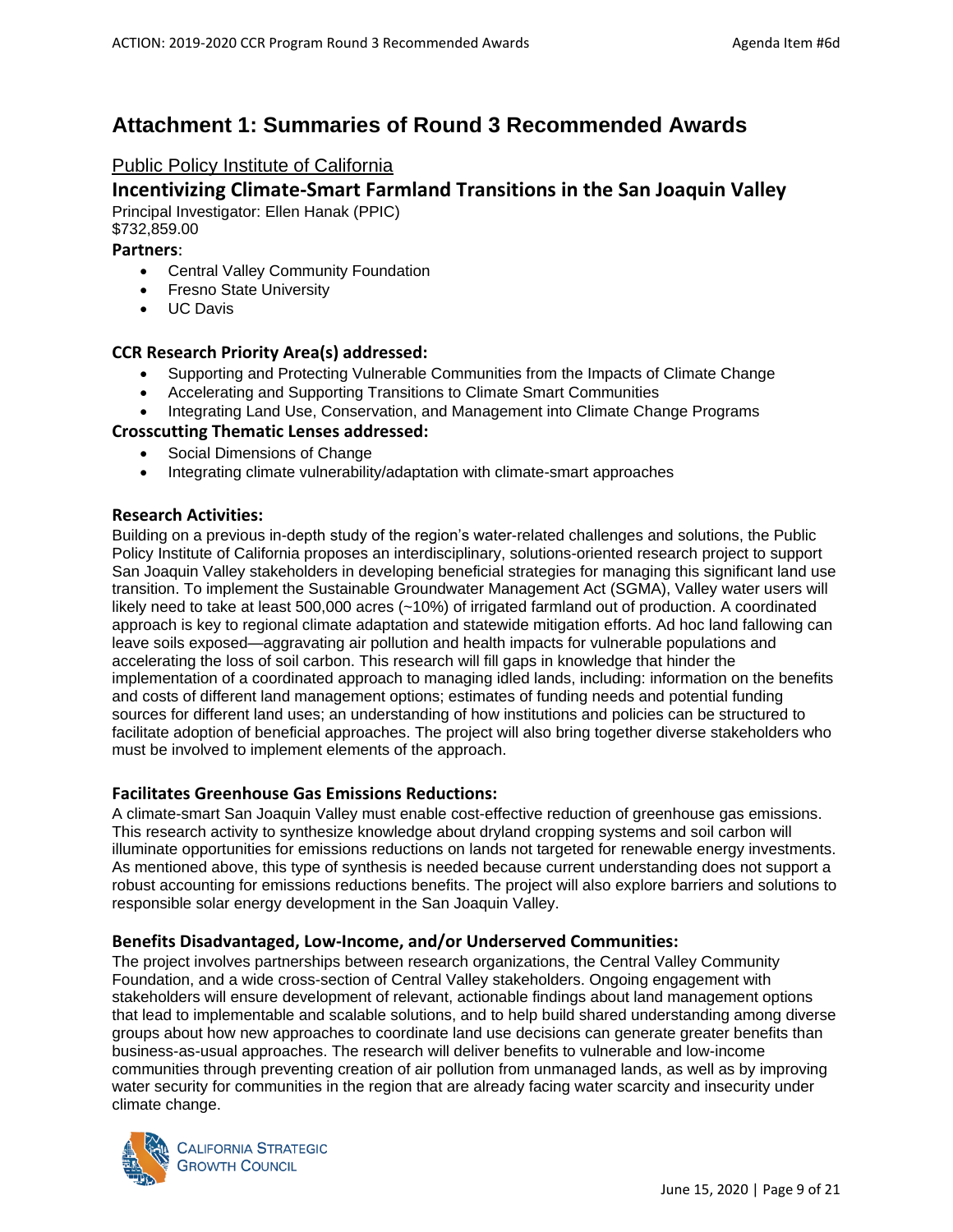### University of California, Riverside

# **Resilient Restoration: Advancing Ecological, Cultural, and Community Resilience with Tribal Nations in Southern California**

Principal Investigators: Helen Regan and Janet Franklin (UC Riverside) \$990,350.00

#### **Partners:**

- San Diego State University
- Climate Science Alliance
- Tribal Working Group (collaboration of 18 Southern California tribes)
- Intertribal Agriculture Council

#### **Research Priority Area(s) addressed:**

- Supporting and Protecting Vulnerable Communities from the Impacts of Climate Change
- Integrating Land Use, Conservation, and Management into Climate Change Programs

#### **Crosscutting Thematic Lenses:**

- Social Dimensions of Change
- Integrating climate vulnerability/adaptation with climate-smart approaches

#### **Research Activities:**

The objective of this project is to promote Tribal resilience by developing knowledge and supporting actions that enhance persistence of cultural practices with a focus on preserving the ecosystems and species that are integral to tribal communities. The research will advance understanding of the impacts of climate change on a suite of native plant species that serve as the foundation of southern California's biodiversity and are critical to Tribal culture, health, and well-being. Research activities will assess the vulnerability of a suite of culturally significant plants to climate change impacts, inform restoration actions to maintain biodiversity, increase food security, and ensure that the Tribes have access to culturally significant plants for their health, wellness, and tribal practices. The project will also identify and provide seed funding for pilot projects to test restoration and climate adaptation strategies on Tribal Lands and build capacity for tribal professionals, community members and youth.

#### **Facilitates Greenhouse Gas Emissions Reductions:**

By informing climate adaptation through restoration and preservation of native ecosystems and culturally significant native plants, particularly oaks and riparian forest species, our project will also facilitate the reduction of greenhouse gases (GHGs). Implementing climate adaptation and restoration activities in these natural systems can increase carbon stocks, prevent further degradation of carbon sink ecosystems, and maintain landscape spatial heterogeneity and diversity.

#### **Benefits Disadvantaged, Low-Income, and/or Underserved Communities:**

Climate adaptation planning is critical to communities living at the wildland-urban interface, notably for the 18 federally recognized Tribes in southern California. This research will inform adaptation planning and implementation, supporting the unique needs of underserved tribal communities with integration and consideration of cultural resilience throughout the work. The project addresses a priority identified by the tribal communities directly, and furthermore, through an interdisciplinary research-tribal partnership, this project will facilitate capacity building for tribes through intertribal coordination.

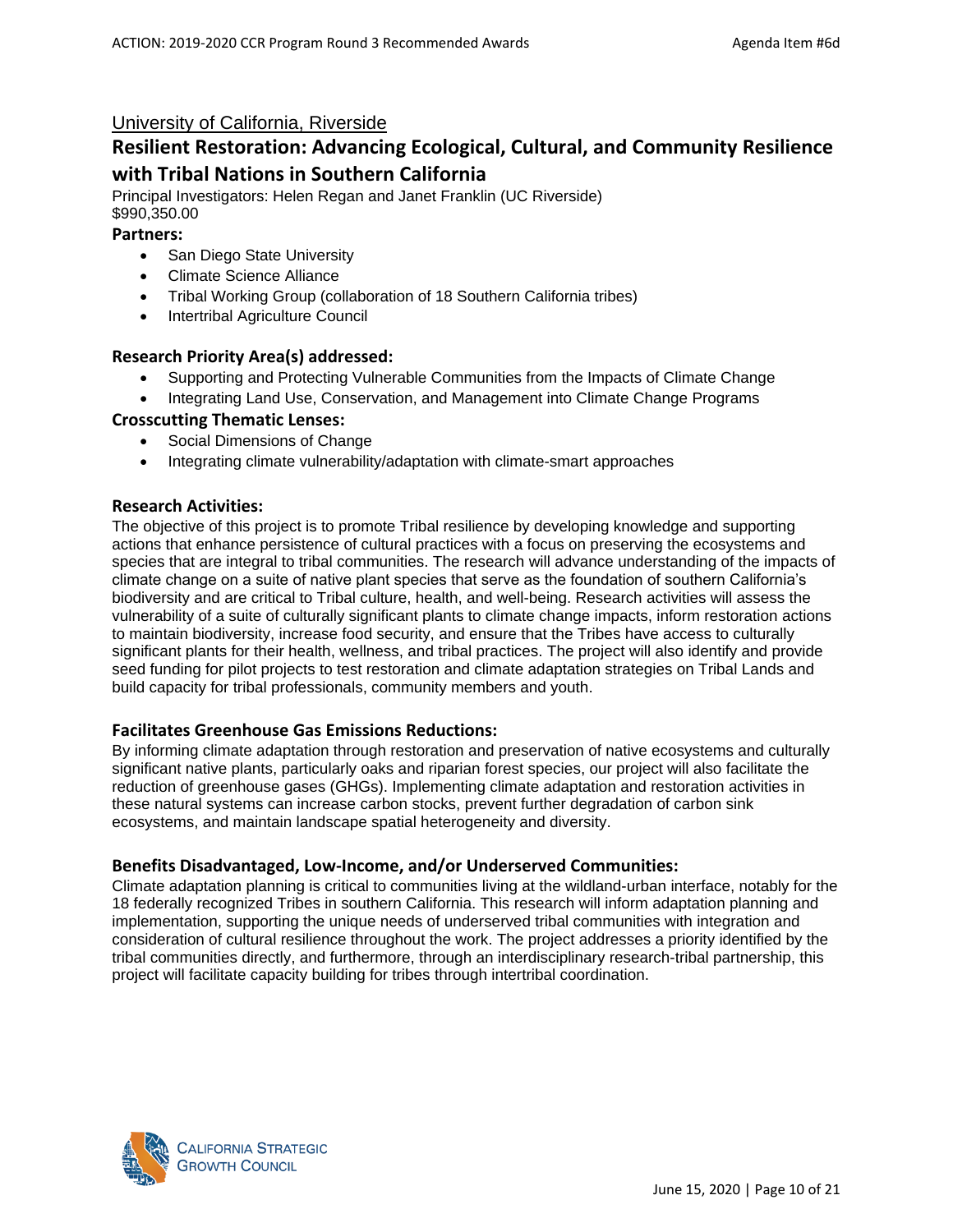### University of California, Santa Cruz

# **Local Development under Climate Change: Evaluating Trade-offs Between**

# **Carbon Emissions, Water Sustainability, & Affordable Housing for Communities**

Principal Investigators: Ruth Langridge (UCSC) and Tamara Wilson (USGS) \$722,777.24

#### **Partners:**

- U.S. Geological Survey (USGS)
- The City of San Luis Obispo
- The Central Coast Climate Collaborative
- City of Watsonville Community Development Department
- County of Santa Barbara Planning and Development
- Salinas Valley Basin, Groundwater Sustainability Agency

#### **Research Priority Area(s) addressed:**

- Supporting and Protecting Vulnerable Communities from the Impacts of Climate Change
- Accelerating and Supporting Transitions to Climate Smart Communities

#### **Crosscutting Thematic Lenses:**

• Integrating climate vulnerability/adaptation with climate-smart approaches

#### **Research Activities:**

Land use and land cover (LULC) have impacts on carbon emissions and climate vulnerability for communities and ecosystems. Future development may exacerbate water shortages as climate change intensifies droughts, but development is needed to create affordable housing in California. The Central Coast exemplifies these issues as an understudied region with significant climate change vulnerability. This project will for the first time link the UPlan urban growth model to the Land Use And Carbon Scenario simulator (LUCAS) model to jointly estimate urban development, carbon emissions, and water demand, and link these development plans to estimates of their impacts on affordable housing, displacement, and protection of important lands. Most displacement mapping efforts focused on urban centers; this research will expand analysis to Central Coast small rural towns. The model will allow for rapid assessment of tradeoffs between State and local goals, and identify win-win planning strategies applicable to groundwater-dependent regions throughout California. The model will be widely transferable as these tools are already used by agencies throughout California.

#### **Facilitates Greenhouse Gas Emissions Reductions:**

Land use has a key impact on carbon emissions that are largely due to conversions of natural land covers to agriculture or development. This project will use the LUCAS simulator to project changes in ecosystem carbon balance using a scenario tradeoff analysis. The project will produce unprecedented highresolution regional estimates of carbon fluxes to provide a baseline for evaluating future mitigation, and to assess tradeoffs between low-emission development and other sustainable development goals.

#### **Benefits Disadvantaged, Low-Income, and/or Underserved Communities:**

This project will work with Central Coast disadvantaged rural communities that are vulnerable to water shortages under climate change, but have an interest in sustainable development due to a lack of affordable housing. Stakeholders identified affordable housing and development as a key priority in a previous SGC grant. The project will benefit DACs by mapping and integrating community concerns with both water and affordable housing, producing maps of areas vulnerable to displacement, exclusion, and gentrification, and improving upon previous work by linking resident vulnerability with the housing stock and water issues. The project also will empower county and municipal planners to meet affordable housing goals to minimize emissions while fostering sustainable development.

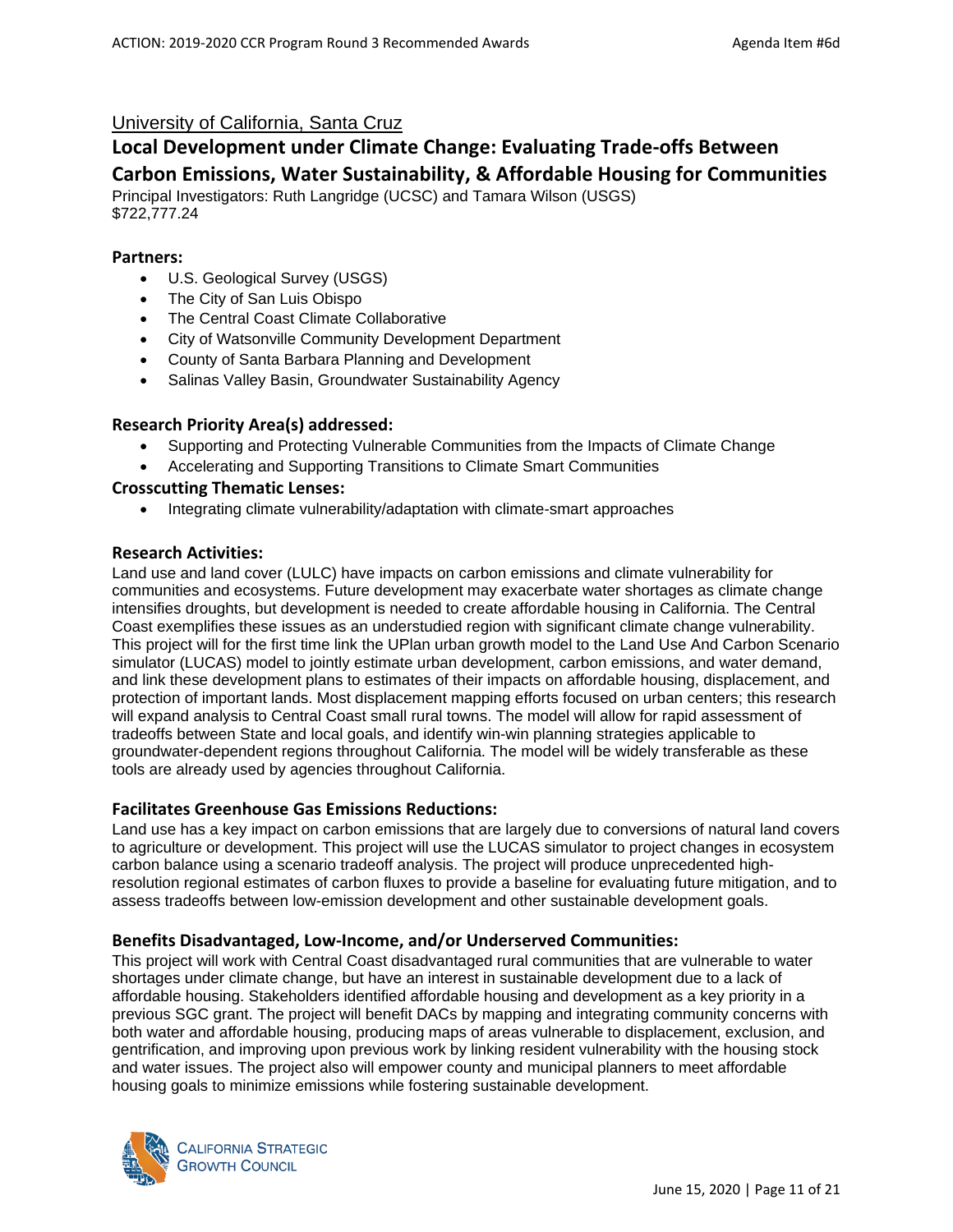### Humboldt State University

# **Smoke, Air, Fire, Energy (SAFE) in Rural California: Energy and Air Quality Infrastructure for Climate-Smart Communities**

Principal Investigators: Peter Alstone (HSU), Jana Ganion (Blue Lake Rancheria), Lisa Hillman (Karuk Tribe) \$990,350.00

#### **Partners:**

- Blue Lake Rancheria
- Karuk Tribe

#### **Research Priority Area(s):**

- Supporting and Protecting Vulnerable Communities from the Impacts of Climate Change
- Accelerating and Supporting Transitions to Climate Smart Communities
- Integrating Land Use, Conservation, and Management into Climate Change Programs

#### **Crosscutting Thematic Lenses:**

- Social Dimensions of Change
- Integrating climate vulnerability/adaptation w/climate-smart approaches

#### **Research Activities:**

The project's overall goal is to identify sustainable pathways to climate-smart rural California communities through development of energy and air quality infrastructure that integrates communities and social dimensions of change. This study will focus on the role of smoke, air, fire, and energy systems in rural communities. With an interdisciplinary approach, the researchers will identify near-term investments and community development activities that are consistent with long-term sustainability. The research team will develop engineering design tools and management strategies that can accelerate deployment of energy and air quality infrastructure systems at three scales: households, critical community facilities, and isolated community clusters of 10-50 households and businesses. The project will also work directly with community members and leaders to advance understanding of the social dimensions of climate-smart and fire-smart infrastructures and practices. Finally, the project will advance sustainable universitycommunity research partnerships by assessing the institutional needs and opportunities for universities to play a supportive, long-term role in connecting indigenous communities in their region with resources for environmentally just community development and research.

#### **Facilitates Greenhouse Gas Emissions Reductions:**

Enabling the deployment of clean technologies in rural communities will reduce emissions, specifically by setting up clean energy microgrids that support renewables integration and avoid fossil fuel combustion during blackouts in backup generators. The project will also focus on identifying infrastructure that supports indigenous land use and prescribed fire, resulting in additional emissions reduction and sequestration through reduced catastrophic wildfires and improvements in forest health.

#### **Benefits Disadvantaged, Low-Income, and/or Underserved Communities:**

This work is explicitly focused on meeting the needs of rural indigenous communities in Northwest California. These are among the most underserved and historically disadvantaged communities in California. Many of these communities still face a lack of infrastructure investment, economic opportunity, and access to healthy food among other challenges. There is also significant exposure to air pollution from forest fire smoke, particularly in upriver forest communities where atmospheric inversion layers can trap pollution for days or longer. The project objectives aim to support a just transition to clean energy and air systems, which could support local economic opportunity and reduce exposure to harmful pollution.

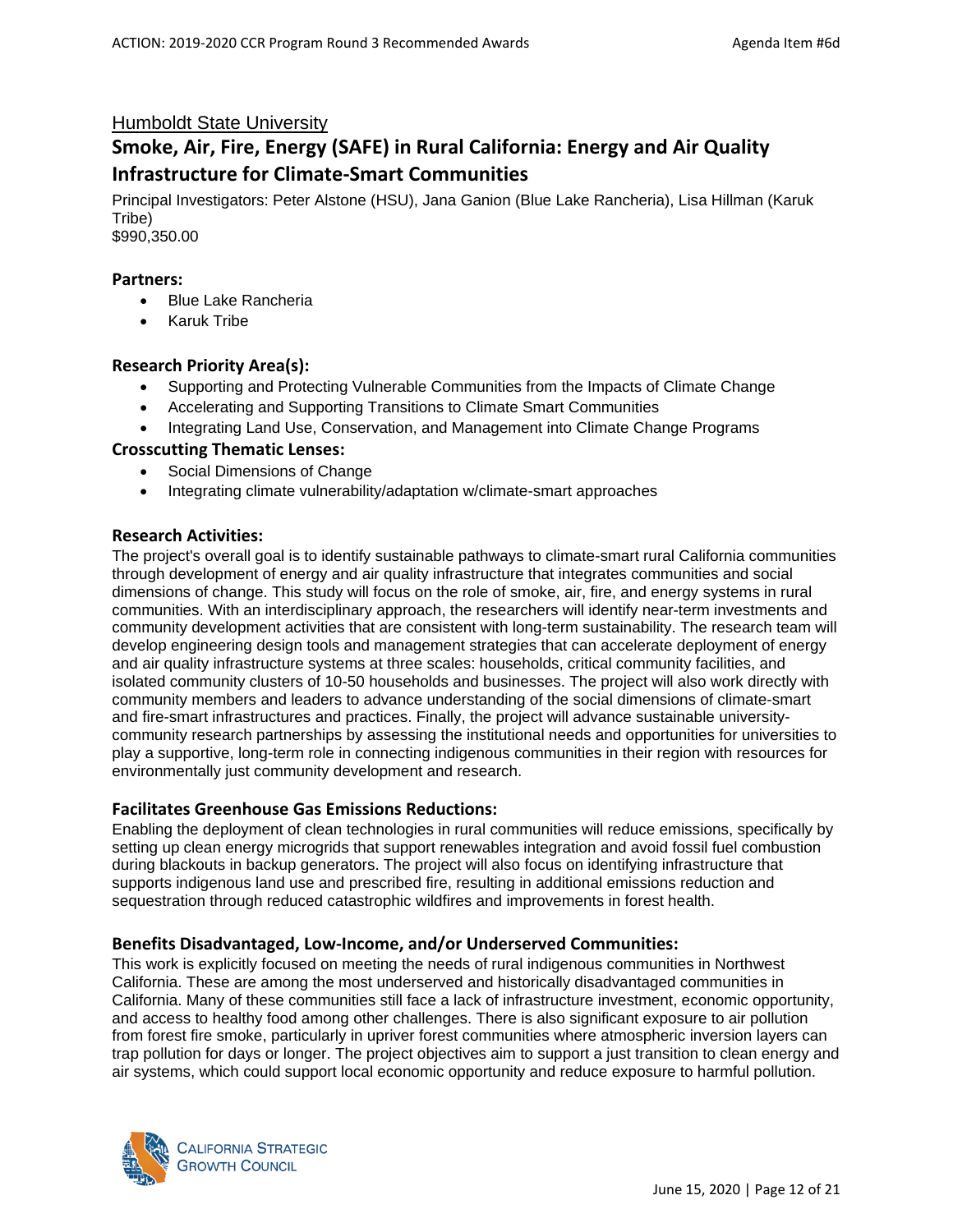### University of California, Los Angeles

# **Micro-climate Zones: Designing Effective Outdoor Cooling Interventions**

Principal Investigator: V. Kelly Turner \$445,088.05

#### **Partners:**

- Kounkuey Design Initiative
- Arizona State University
- Pacoima Beautiful; City of Ontario; Housing Authority, City of Los Angeles (Watts Rising)
- Southern California Association of Governments
- Local Government Commission
- Climate Resolve

#### **Research Priority Area(s):**

- Supporting and Protecting Vulnerable Communities from the Impacts of Climate Change
- Accelerating and Supporting Transitions to Climate Smart Communities

#### **Crosscutting Thematic Lenses:**

- Social Dimensions of Change
- Integrating climate vulnerability/adaptation w/climate-smart approaches

#### **Research Activities:**

This project will conduct a comparative analysis of micro-scale cooling strategies in Oasis/Coachella Valley, Ontario/Inland Valley, Pacoima, and Watts/South Los Angeles - four historically disadvantaged communities that are vulnerable to extreme heat. These communities represent a range of climate zones and built environment forms in Southern California. The project will leverage ongoing community engagement and partnerships between UCLA and the Transformative Climate Communities of Ontario, Pacoima, and Watts, and as well as between Kounkuey Design Initiative and the community of Oasis in Riverside County. Through analysis of community-engaged data on the relationship between the microscale environment and temperature, researchers will develop design recommendations to help municipalities and communities most cost-effectively mitigate heat at bus stops and other streetscapes. The objective of this project is to empower communities, particularly disadvantaged and heat vulnerable communities, to cost-effectively design cooling solutions for bus stops and other streetscapes that facilitate the use of transit and active transportation, in order to reduce greenhouse gas emissions and local pollution while creating climate-resilient neighborhoods.

#### **Facilitates Greenhouse Gas Emissions Reductions:**

Increasing transit ridership and active transportation are critical to reducing GHG emissions, but future extreme heat could make walking and waiting at transit stops less desirable and pose health risks. Little guidance focuses on the street-level, where cities need to act to address heat. This research will result in guidance on how to best design cooling solutions that facilitate emissions reductions from transportation.

#### **Benefits Disadvantaged, Low-Income, and/or Underserved Communities:**

Low-income and disadvantaged communities suffer disproportionately from extreme heat and other climate impacts. California communities need help to design the most cost-effective cooling intervention for transit riders, pedestrians, and other residents. This project will empower four disadvantaged communities to help fill this research and guidance gap. For example, community members in East Coachella Valley will inform the design of shade structures at bus stops, and then participate in data collection on temperature reductions based on the installation. Guidance will be produced to benefit other communities on how to minimize costs while maximizing the cooling benefits of shade structures, vegetation, and more.

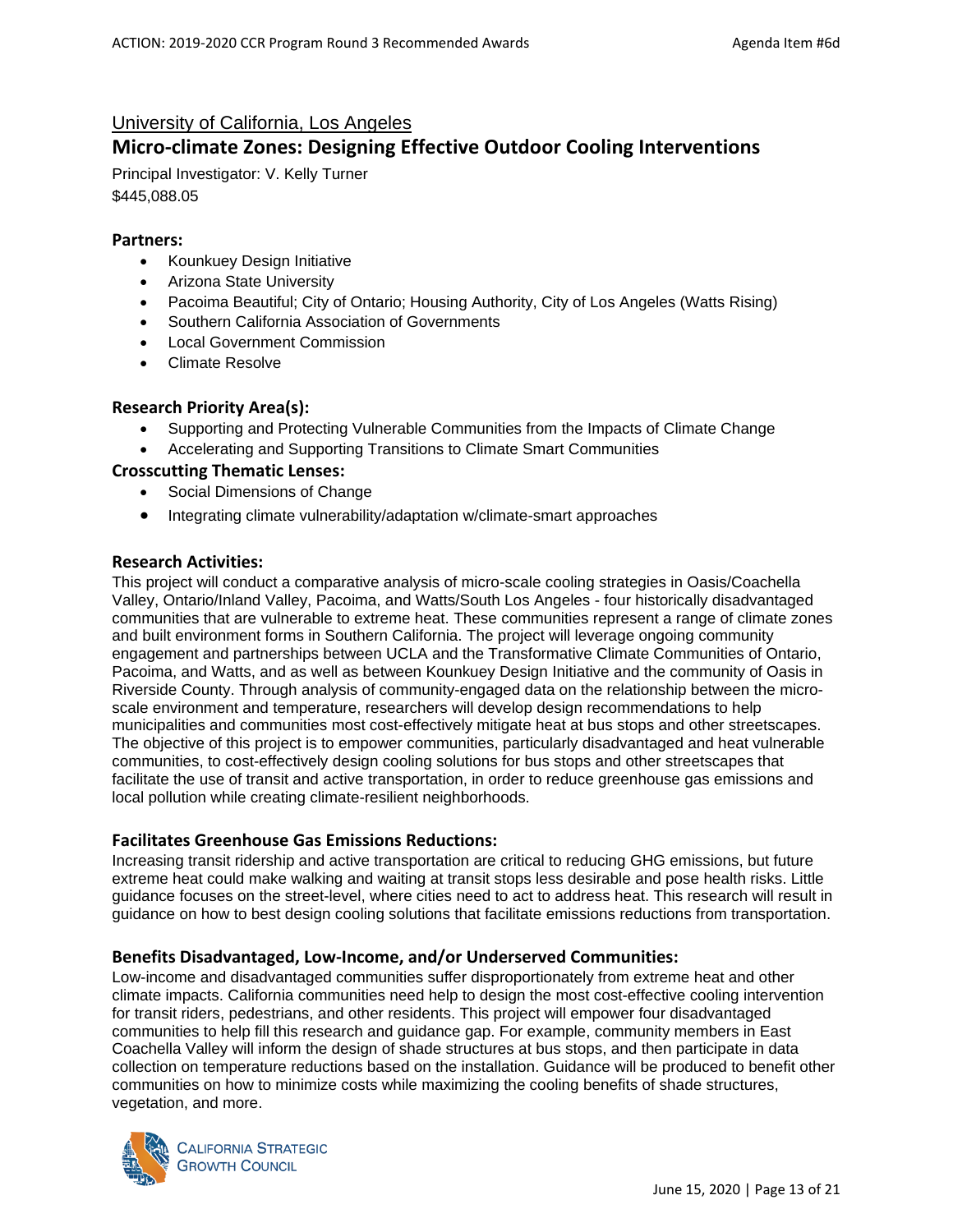### Physicians, Scientists, and Engineers for Healthy Energy

# **Toward Resilient California Communities: A statewide and case-based assessment of solar + storage potential at schools and community centers**

Principal Investigators: Elena Kreiger (PSE), Amee Ravel (APEN), Laura Gracia-Santiago (CBE) \$868,528.04

#### **Partners:**

- Asian Pacific Environmental Network (APEN)
- Communities for a Better Environment (CBE)

#### **Research Priority Area(s):**

- Supporting and Protecting Vulnerable Communities from the Impacts of Climate Change
- Accelerating and Supporting Transitions to Climate Smart Communities

#### **Crosscutting Thematic Lenses:**

- Social Dimensions of Change
- Integrating climate vulnerability/adaptation w/climate-smart approaches

#### **Research Activities:**

This research will evaluate the potential for community solar + storage to align California's emissions reductions goals with the urgent need to increase local resilience, especially within disadvantaged communities. The project will evaluate solar + storage potential at schools and community centers statewide, complementing this analysis with detailed project design and community engagement in Richmond (East Bay Area) and Wilmington (Los Angeles), an effort led by APEN and CBE. At the state level, solar + storage potential on school buildings and community centers will be assessed, along with evaluating the design parameters needed to meet critical electric loads in the event of earthquakes, wildfires, public safety power shutoffs, or other disaster-induced electricity outages. Finally, analysis will be performed on demographics and vulnerability metrics for populations in proximity to these sites to inform deployment scenarios and priorities. On the community level, the project will work closely with underserved populations in Richmond and Wilmington to identify specific community center sites, develop community engagement strategies, and incorporate community-specific priorities into project designs. Data from the statewide analysis will be synthesized to support community efforts, and community-level findings will refine the state analysis. The coupled analyses will inform grounded recommendations for developing resilient solar + storage systems at schools and other community sites statewide.

#### **Facilitates Greenhouse Gas Emissions Reductions:**

Distributed solar + storage can reduce greenhouse gas emissions during normal grid operation by displacing fossil fuels and facilitating renewable energy integration. This project will analyze the greenhouse gas reduction potential of solar + storage projects at schools and community centers statewide, and their impact on average and marginal grid emissions while helping catalyze on-the-ground solar + storage deployments.

#### **Benefits Disadvantaged, Low-Income, and/or Underserved Communities:**

A key research objective is to develop scenarios for strategic solar + storage deployment at schools and community centers that prioritize resilient site access for disadvantaged and vulnerable populations. The project will develop these scenarios by evaluating various demographic, socioeconomic, and vulnerability metrics such as frequency of power outages, frequency of school closures, wildfire risk, air conditioning access, electricity-dependent medical needs, and heatwave risks. This effort is bolstered by partnership with APEN and CBE on community engagement and developing resilient site designs in Richmond and Wilmington. Direct community input will be incorporated into statewide analyses, and engagement strategies synthesized and disseminated to support low-income and disadvantaged communities via similar efforts across the state.

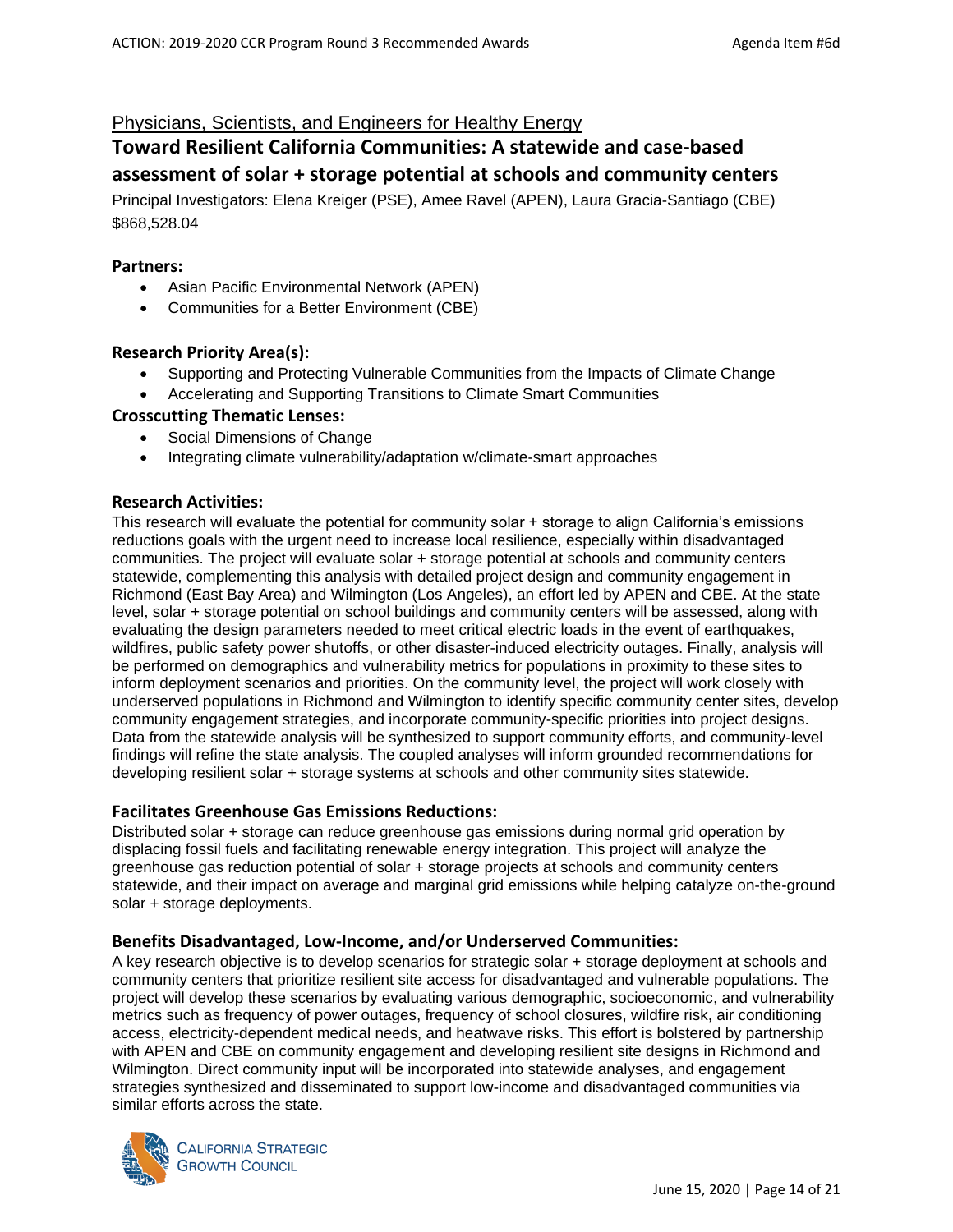# <span id="page-14-0"></span>**Attachment 2: Round 3 Evaluation Process**

SGC received 37 research proposal submissions from principal investigators representing campuses affiliated with the University of California and California State University system, as well as from one national lab, two private universities, and six non-profit research institutions (see Tables 3A and 3B below; individual proposals listed in [Attachment 3\)](#page-17-0).

Thirty-two (32) of the 37 submissions passed the threshold review for completeness and compliance with the program's threshold requirements to facilitate greenhouse gas emissions reductions and benefit disadvantaged and low-income communities.

**Threshold requirements** are as follows:

- 1) Adhere to the Program's budget and application requirements;
- 2) Align and contribute to the Program's seven goals;
- 3) Demonstrate direct or indirect reduction of GHG emissions in California;
- 4) Demonstrate direct or indirect benefits to low-income and disadvantaged communities;
- 5) Fund at least one non-academic partner, and include iterative engagement and an outreach and communications strategy.

The 32 proposals reviewed cut across the three Research Priority Areas and many incorporated the Crosscutting Thematic Lenses:

- Sixteen of the 32 proposals reviewed addressed all three Research Priority Areas; 10 addressed two of three.
- Eighteen of the 32 proposals reviewed integrated both Crosscutting Thematic Lenses into the proposed work. Ten addressed the intersections of adaptation and reduction of emissions, and three integrated social dimensions of change.

The proposals also span a diverse set of research topics, falling under the three Research Priority Areas. Please see Table 3A for more information on these topics.

|    | <b>Submitted   Advanced</b> | <b>Research Topics</b>                          |
|----|-----------------------------|-------------------------------------------------|
| 7  | 4                           | <b>Energy &amp; Transportation</b>              |
| 7  | 5                           | Climate Hazards & Community<br>Needs/Resilience |
| 6  | 1                           | Agriculture & Water                             |
| 4  | O                           | Forest Science & Management                     |
| 4  | 2                           | Land Use & Sustainable<br>Communities           |
| 3  | $\mathcal{P}$               | Heat                                            |
| 1  | O                           | Miscellaneous (Manufacturing)                   |
| 33 | 14                          | TOTAL                                           |

| Submitted     | <b>Advanced</b> | <b>Lead Organization</b>            |
|---------------|-----------------|-------------------------------------|
| 5             | $\mathfrak z$   | California State<br>University      |
| 18            | 5               | University of California            |
| $\mathcal{P}$ |                 | <b>Private Universities</b>         |
|               |                 | <b>National Labs</b>                |
|               |                 | Non-Profit Research<br>Institutions |

Tables 3A and 3B: Summary Information on Submitted Research Proposals

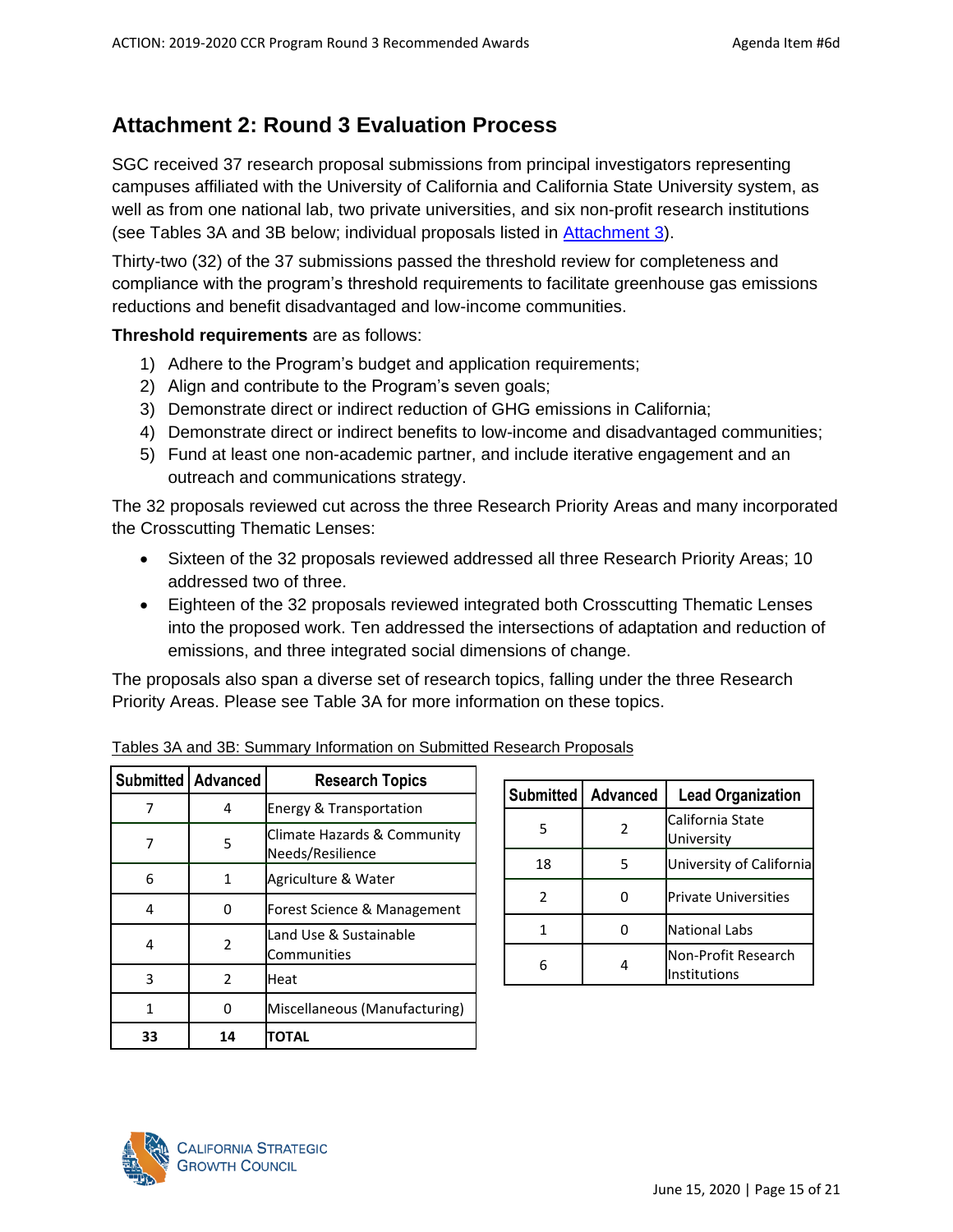### **Technical Merit Review**

A Technical Advisory Committee composed of 19 experts from around the country conducted the technical merit review of the 32 applications that passed threshold review. Reviewers represented diverse expertise, ranging from applied climate research to research for recovery and community development, as well as specialization in engaged research, participatory approaches, and partnering with indigenous peoples to incorporate traditional knowledge. The technical merit review focused on the extent to which each proposal demonstrated research merit (65% of score) and meaningful engagement of partners and stakeholders (35% of score).

**Research merit** refers to the degree that a proposal addressed the following criteria:

- Advances California's climate goals, including the State's 2030 and 2050 climate goals, and the seven program goals outlined in the Research Investment Plan.
- Addresses one or more of the three Research Priority Areas, and clearly demonstrates potential impact for partner(s)/stakeholders.
- Advances the science or discipline using state-of-the-art methods with a technically feasible approach, as well as addressing potential limitations or challenges, and including defined milestones and metrics to track progress;
- Research leads and team are well qualified to execute proposed research project.

**Meaningful engagement** refers to the degree that a proposal addressed the following criteria:

- Provides direct and indirect benefits to priority populations.
- Incorporates strong and meaningful partnerships that engage diverse participants at all stages; addresses a need identified by the audience/community of focus.
- Demonstrates how relationships will be built with new partners; new partners influence projects' designs, including processes to disseminate findings.
- Advances goals of engaged audiences through assistance and resource sharing.
- Demonstrates established multi-stakeholder or multi-institutional partnership with a collaborative structure to advise/oversee project's progress and application of findings.
- Features an iterative engagement plan that includes communities/end-users, who have been included in planning and will be brought into research process and execution.

Based on these criteria, reviews, and a two-day remote meeting during which Committee members discussed the merits of submitted proposals, the Advisory Committee recommended that the Interagency Committee consider 14 proposals for funding. The Advisory Committee's elevation of these proposals indicated that they are technically strong and worthy of funding.

# **Programmatic Review**

A 10-member Interagency Committee, including representatives from the California Environmental Protection Agency, California Air Resources Board, California State Water Resources Control Board, California Natural Resources Agency, California Department of Conservation, the Governor's Forest Management Task Force, California Energy Commission, California Public Health Institute/California Department of Public Health, California Department of Food and Agriculture, and Governor's Office of Planning and Research conducted a

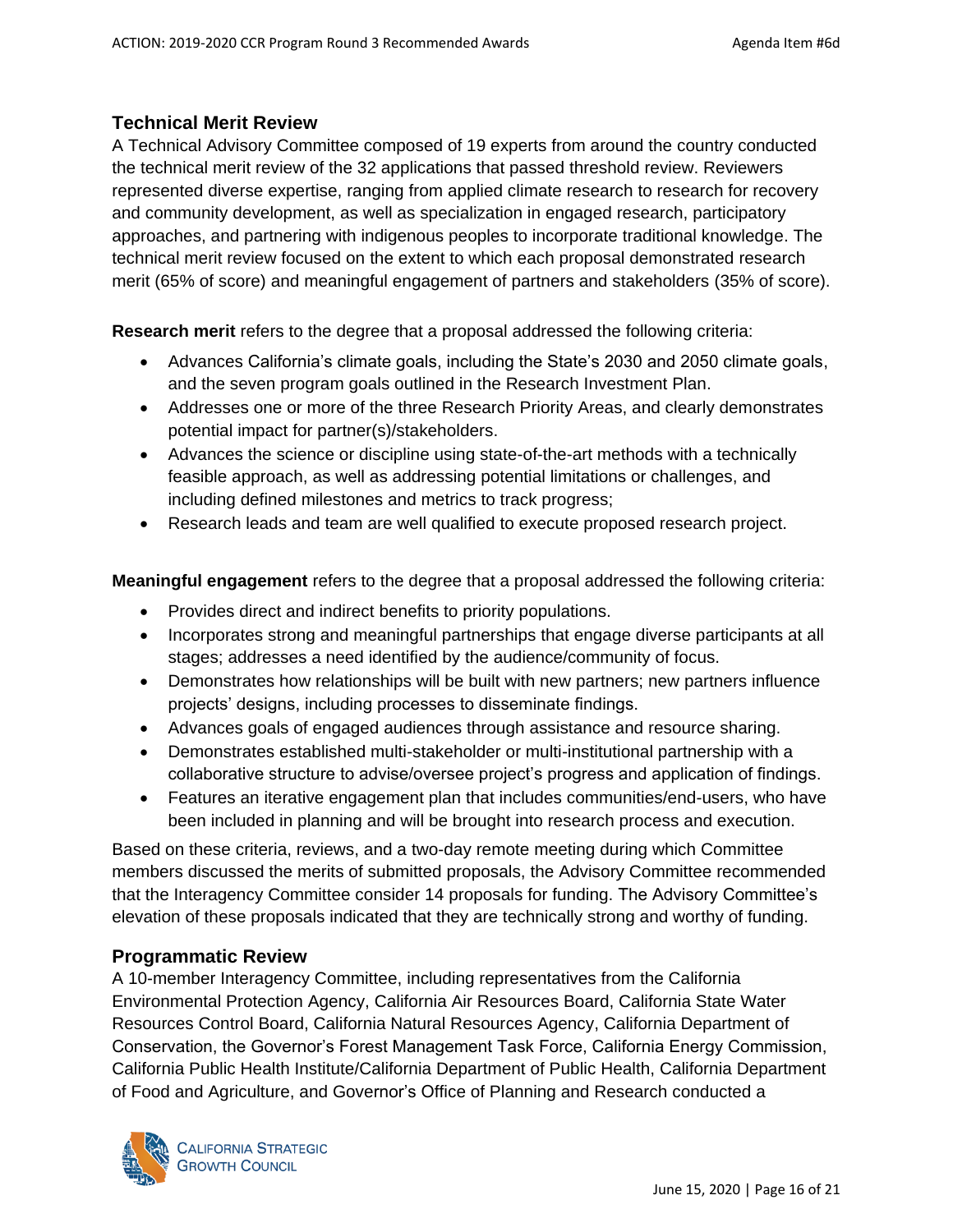programmatic and policy-level review of the 14 research proposals that passed technical merit review.

Each Interagency Committee member conducted an in-depth review of four to six of the 14 proposals and participated in a one-day remote review meeting to discuss programmatic and policy considerations, the technical merit reviews, and the connection these research proposals have to the State's climate goals, as well as goals of SGC and its member agencies.

The Interagency Committee evaluated proposals along the following dimensions:

- Alignment with State goals, and research and policy priorities;
- Balance and distribution of funds, considering geography as well as type of institution, partners, and research topics;
- Partnerships and/or participation of targeted groups;
- Avoiding potential duplication of investment with other current or planned research investments from other departments and agencies;
- Project management, quality assurance, and cost effectiveness; and
- Potential for increased employment and/or economic growth in low-income, disadvantaged, or underserved communities in California.

Following deliberation, the Interagency Committee developed the proposed recommended awards list. The total amount required to fund the six proposals recommended by the Interagency Review Committee exceeds by about one percent (1%) the total funds available. Therefore, the Committee recommends awarding each of the recommended proposals approximately 99 percent (99%) of the total amount each requested.

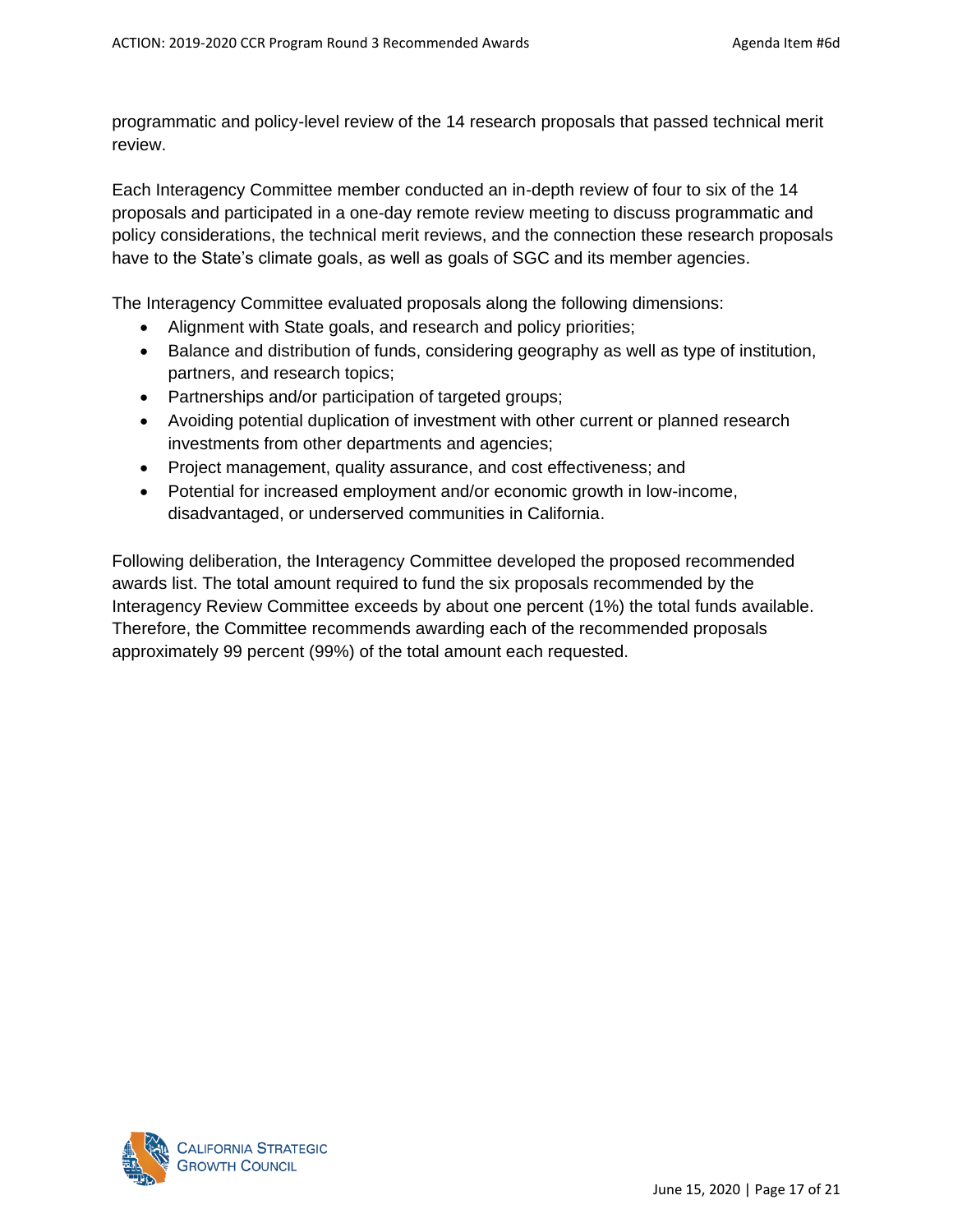

### **Appendix 3 Climate Change Research Program: Round 3 Submitted Proposals**

# **Appendix 3: Climate Change Research Program Round 3 Submitted Proposals**

<span id="page-17-0"></span>

| Lead                                                               | <b>Proposal Title</b>                                                                                                                      | <b>Partners</b>                                                                                                                                                                                                                            | Amount                        |
|--------------------------------------------------------------------|--------------------------------------------------------------------------------------------------------------------------------------------|--------------------------------------------------------------------------------------------------------------------------------------------------------------------------------------------------------------------------------------------|-------------------------------|
| Organization<br><b>Public Policy</b><br>Institute of<br>California | Incentivizing Climate-Smart Farmland<br>Transitions in the San Joaquin Valley                                                              | Central Valley Community Foundation;<br>California State University, Fresno                                                                                                                                                                | <b>Requested</b><br>\$740,000 |
| University of<br>Southern<br>California                            | Evaluating the impact of greening public<br>schoolyards on climate change resilience                                                       | Los Angeles Unified School District; Los Angeles<br>Department of Recreation & Parks                                                                                                                                                       | \$998,279                     |
| University of<br>California,<br><b>Berkeley</b>                    | The Economics of Agricultural Adaptation<br>and Mitigation to Climate Change and<br><b>Water Scarcity</b>                                  | California Department of Water Resources; Nicolaus Nut<br>Company; University of California Cooperative Extension;<br>Environmental Defense Fund; Sustainable Conservation;<br>California Rural Legal Assistance                           | \$600,566                     |
| University of<br>California, Davis                                 | Local control and big data for climate-ready<br>cities                                                                                     | Local Government Commission; American Planning<br>Association; Center for Regional Change; Valley Vision;<br>California Rural Legal Assistance                                                                                             | \$245,122                     |
| Stanford<br>University                                             | Adaptive management for catastrophic<br>wildfire risk management in California's<br>zombie forests                                         | iNaturalist; Sierra Nevada Alliance                                                                                                                                                                                                        | \$513,106                     |
| Point Blue<br>Conservation<br>Science                              | Transforming land use decisions to<br>minimize wildfire impacts on vulnerable<br>communities, ecosystems, and carbon loss                  | George Washington University; Conservation Biology<br>Institute; Paradise Recreation and Park; National Park<br>Service; Sage Underwriters                                                                                                 | \$999,154                     |
| University of<br>California, Los<br>Angeles                        | Prototype designs of low-carbon, resilient<br>energy systems at multiple scales for<br>under-resourced communities                         | University of California, Merced; The Energy Coalition;<br>Central Valley Air Quality Coalition; Pacoima Beautiful; East<br><b>Yard Communities for Environmental Justice</b>                                                              | \$1,000,000                   |
| University of<br>California,<br>Riverside                          | <b>Resilient Restoration: Advancing</b><br>Ecological, Cultural, and Community<br>Resilience with Tribal Nations in Southern<br>California | San Diego State University; Climate Science Alliance; Tribal<br><b>Working Group</b>                                                                                                                                                       | \$1,000,000                   |
| University of<br>California, Los<br>Angeles                        | Labor, Extreme Heat, and Adaptation to<br>Climate Change: Occupational Heat<br>Exposure and California's Low-Income<br>Workers             | Warehouse Workers Resource Center; Garment Worker<br>Center; Community Labor Environmental Action Network;<br>Instituto de Educacion Popular del Sur de California;<br>Southern California Coalition for Occupational Safety and<br>Health | \$417,811                     |

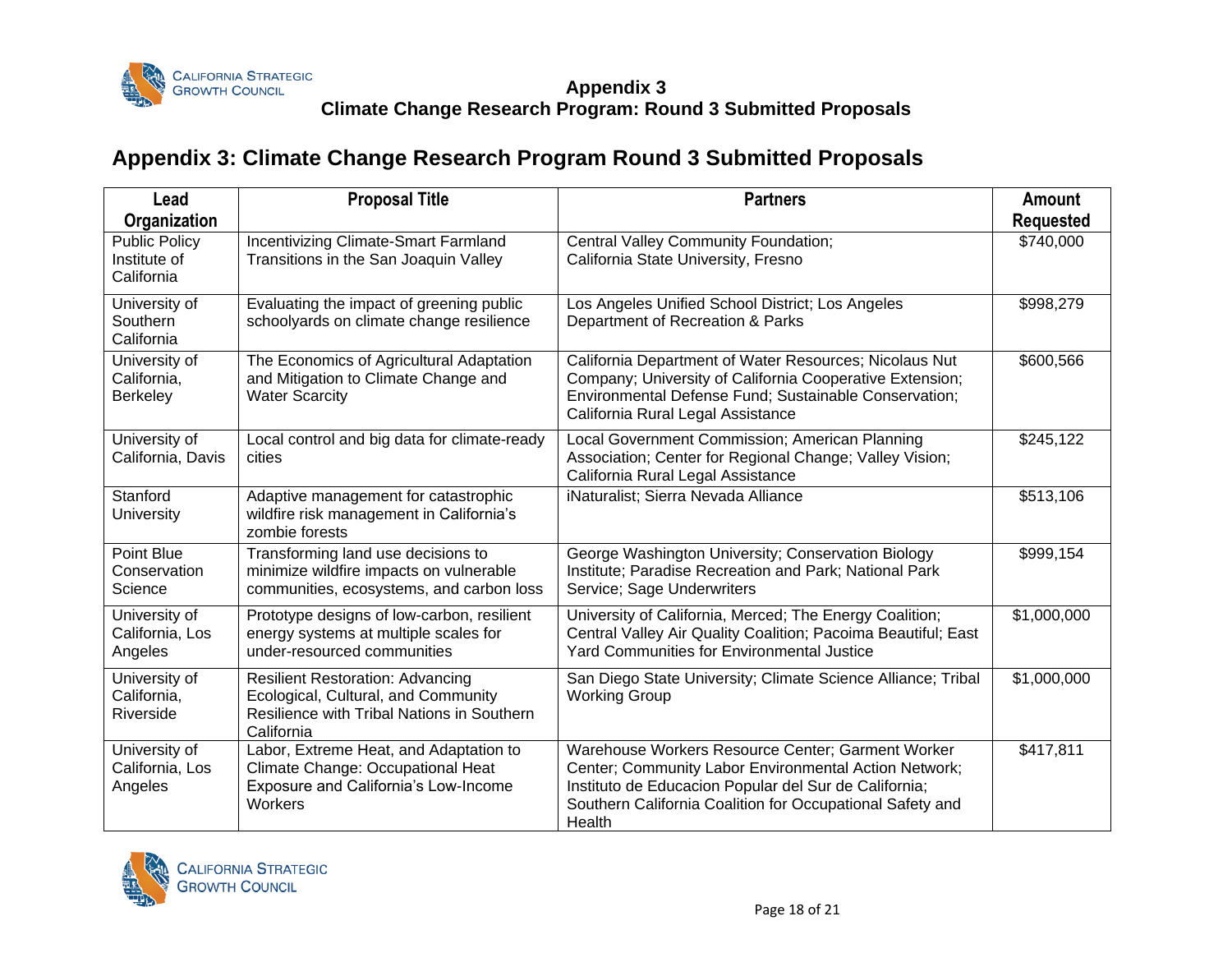| Lead                                                  | <b>Proposal Title</b>                                                                                                                                                | <b>Partners</b>                                                                                                                                                                                                                                               | <b>Amount</b>    |
|-------------------------------------------------------|----------------------------------------------------------------------------------------------------------------------------------------------------------------------|---------------------------------------------------------------------------------------------------------------------------------------------------------------------------------------------------------------------------------------------------------------|------------------|
| Organization                                          |                                                                                                                                                                      |                                                                                                                                                                                                                                                               | <b>Requested</b> |
| University of<br>California, Davis<br>(LAWR)          | Co-Developing Local Climate Adaptation<br>Institutions                                                                                                               | The Sierra Fund; Lowlander Center; Asian Pacific<br>Environmental Network; Sogorea Te Land Trust; Kumeyaay<br>Diegueno Land Conservancy                                                                                                                       | \$999,649        |
| University of<br>California, Santa<br>Cruz            | Local Development under Climate Change:<br><b>Evaluating Trade-offs Between Carbon</b><br>Emissions, Water Sustainability, and<br>Affordable Housing for Communities | U.S. Geological Survey; The City of San Luis Obispo; The<br>Central Coast Climate Collaborative; City of Watsonville<br>Community Development; County of Santa Barbara<br>Planning Department; Salinas Valley Groundwater Basin<br><b>Management District</b> | \$729,820        |
| University of<br>California,<br>Berkeley              | Double jeopardy: Assessing wildfire risk<br>and recovery efforts in California                                                                                       | University of California, Los Angeles; California State<br>University, Chico; North Bay Organizing Project; Rebuild<br>Paradise Foundation; U.S. Green Building Council LA                                                                                    | \$899,999        |
| University of<br>California,<br>Merced                | Strategic Land Use Research Planning for<br><b>Climate Adaptation and Groundwater</b><br>Sustainability                                                              | Merced County Farm Bureau; University of California<br>Cooperative Extension; Cortez Growers Association;<br>Environmental Defense Fund; Merced Irrigation District                                                                                           | \$275,000        |
| Lawrence<br><b>Berkeley</b><br>National<br>Laboratory | Evidence-based forest resource planning<br>for climate action in Sierra County: Enabling<br>economic and fire resilience for rural<br>communities in California      | Schatz Energy Research Center; University of California,<br>Berkeley; Sierra Business Council; Sierra County                                                                                                                                                  | \$1,000,000      |
| <b>Humboldt State</b><br>University                   | Smoke, Air, Fire, Energy in Rural California:<br>Energy and Air Quality Infrastructure for<br><b>Climate-smart Communities</b>                                       | Blue Lake Rancheria; Karuk Tribe                                                                                                                                                                                                                              | \$1,000,000      |
| University of<br>California, Los<br>Angeles           | Micro-climate Zones: Designing Effective<br><b>Outdoor Cooling Interventions</b>                                                                                     | Kounkuey Design Initiative; Arizona State University; City of<br>Ontario; Pacoima Beautiful; Local Government Commission;<br>Southern California Association of Governments; Los<br><b>Angeles Housing Authority</b>                                          | \$449,425        |
| Santa Clara<br>University                             | Integrating riparian restoration into<br>California's GHG strategy: improved<br>methods for assessing carbon storage in<br>floodplain forests                        | Bountiful (formerly Vinsight); River Partners; American<br>Rivers; U.S. Fish and Wildlife Service; Reclamation District<br>2092                                                                                                                               | \$414,190        |
| University of<br>California,<br>Berkeley              | Understanding the impact of Public Safety<br>Power Shutoff (PSPS) on food waste and<br>food security among vulnerable populations<br>in California                   | University of California Agricultural Natural Resources;<br>University of California, Davis; California Food Policy<br>Advocates; California WIC Association; California<br><b>Association of Food Banks</b>                                                  | \$999,812        |

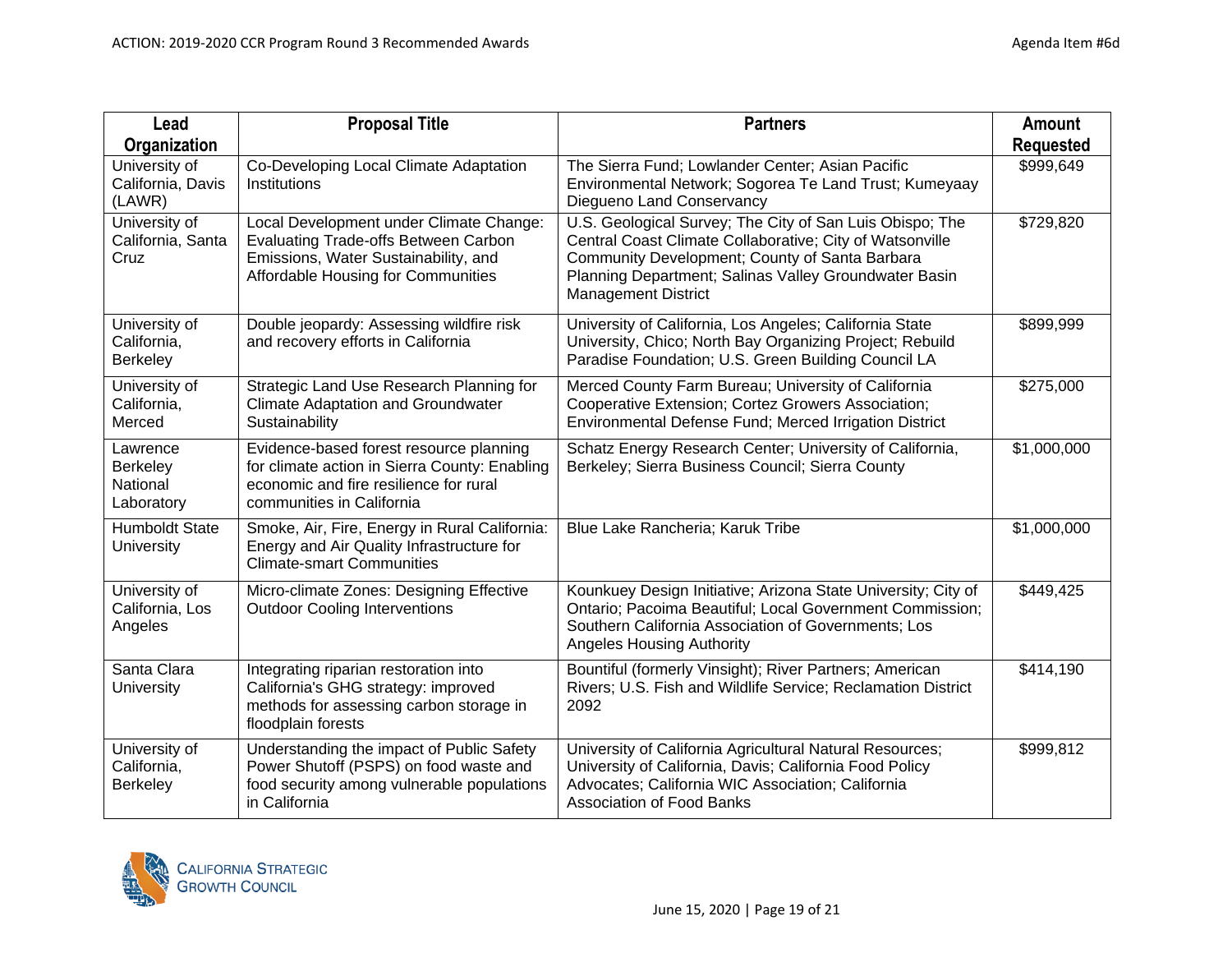| Lead                                               | <b>Proposal Title</b>                                                                                                     | <b>Partners</b>                                                                                                                                                                                                                                                                                                                                                                                                                   | <b>Amount</b>    |
|----------------------------------------------------|---------------------------------------------------------------------------------------------------------------------------|-----------------------------------------------------------------------------------------------------------------------------------------------------------------------------------------------------------------------------------------------------------------------------------------------------------------------------------------------------------------------------------------------------------------------------------|------------------|
| Organization                                       |                                                                                                                           |                                                                                                                                                                                                                                                                                                                                                                                                                                   | <b>Requested</b> |
| Sonoma State<br><b>University</b>                  | <b>Advancing Climate Adaptation Strategies</b><br>and Tools in Co-Creation with Vulnerable<br><b>Cultural Communities</b> | Pepperwood Foundation; Los Cien; PEP Housing; United<br>Way of the Wine Country; Capital Science Communicators                                                                                                                                                                                                                                                                                                                    | \$987,839        |
| California State<br>University,<br>Northridge      | Engaging communities to improve shade<br>tree survival in low income areas vulnerable<br>to extreme heat                  | Los Angeles County Department of Public Health;<br>TreePeople; Los Angeles Conservation Corps; Urban<br>Strategies; From Lot to Spot                                                                                                                                                                                                                                                                                              | \$740,550        |
| University of<br>California, Los<br>Angeles        | Development and piloting of community<br>wildfire risk abatement programs                                                 | Tree People; RAND Corporation; North Topanga Canyon<br>Fire Safety Council; U.S. Forest Service; The Nature<br>Conservancy                                                                                                                                                                                                                                                                                                        | \$968,811        |
| California State<br>University,<br>Dominguez Hills | Smart food for a smart climate: sustainable<br>diet education in California                                               | California State Polytechnic University, San Luis Obispo<br>(CalPoly); California State University, Channel Islands;<br>California State University, Chico; California State<br>University, Fullerton; California State University, Long<br>Beach; California State University, Sacramento; University<br>of California, Los Angeles; Westside Food Bank; California<br>Partnership for the San Joaquin Valley Development Center | \$967,873        |
| Point Blue<br>Conservation<br>Science              | Transitioning from planning to action with<br>nature-based resilience for the Santa Cruz<br>coast                         | City of Santa Cruz; Virtual Planet; San Jose State<br>University; GHD                                                                                                                                                                                                                                                                                                                                                             | \$885,963        |
| University of<br>California, Davis                 | Equitable and climate neutral Sacramento<br>Region                                                                        | City of Sacramento; City of West Sacramento                                                                                                                                                                                                                                                                                                                                                                                       | \$750,000        |
| University of<br>California, Irvine                | Developing adaptive strategies toward<br>climate-ready infrastructure systems in<br>California                            | Los Angeles Regional Collaborative for Climate Action and<br>Sustainability; Irvine Ranch Water District; Orange County<br>Water District; Los Angeles Metro; Orange County<br><b>Sanitation District</b>                                                                                                                                                                                                                         | \$600,000        |
| University of<br>California, Davis                 | Focused managed aquifer recharge near<br>disadvantaged communities to build a<br>climate resilient water supply           | Lawrence Livermore National Lab; Selfhelp Enterprises                                                                                                                                                                                                                                                                                                                                                                             | \$999,952        |
| University of<br>California,<br><b>Berkeley</b>    | Community-centric expansion of low-<br>income shared mobility and public transit<br>pilot projects                        | City of Oakland Department of Transportation;<br>City of San Jose; TransForm; Los Angeles Walks; Bird                                                                                                                                                                                                                                                                                                                             | \$683,398        |
| University of<br>California, Davis                 | Climate action implementation testbed                                                                                     | <b>Local Government Commission</b>                                                                                                                                                                                                                                                                                                                                                                                                | \$972,112        |